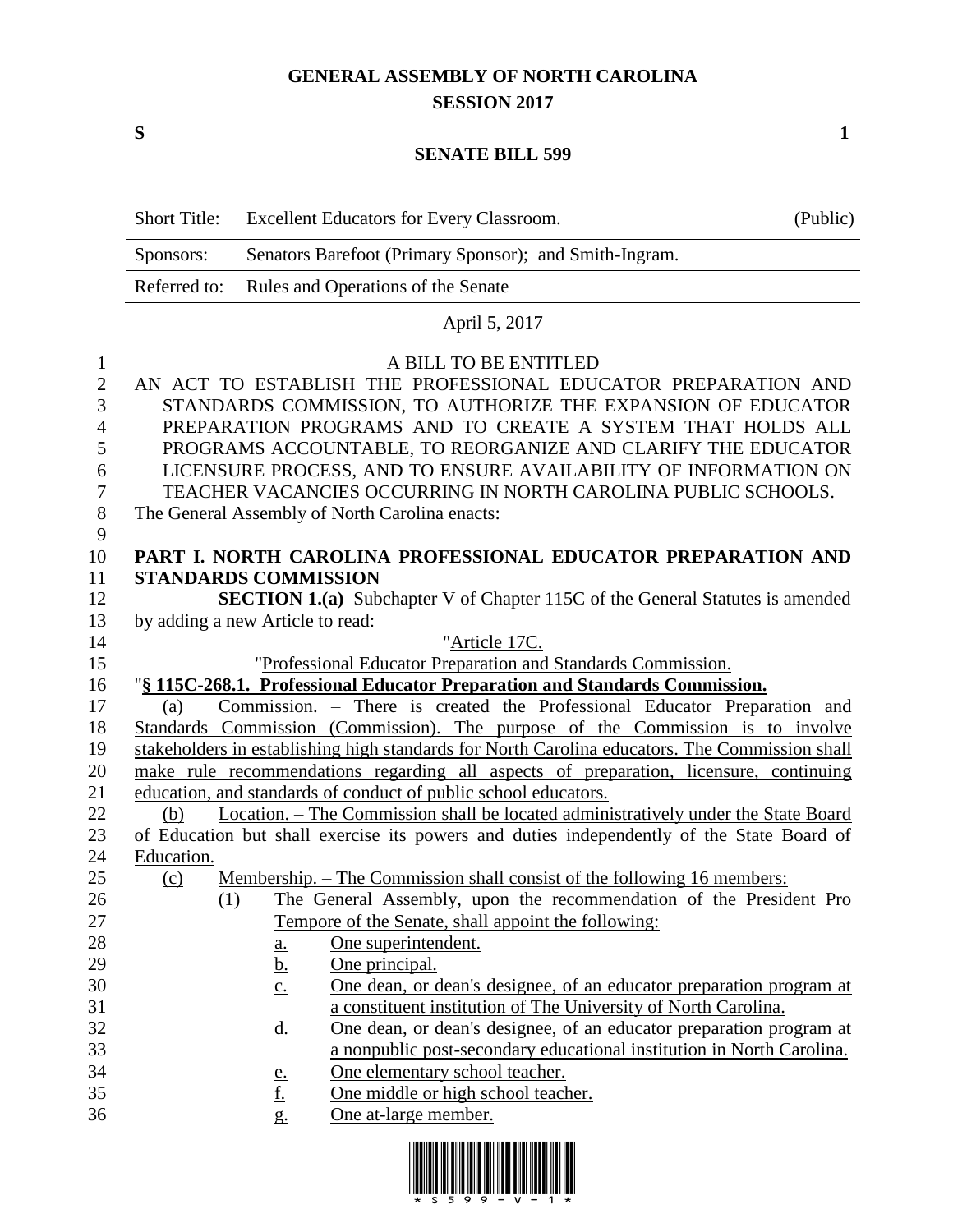|                 | <b>General Assembly Of North Carolina</b>                                                          | <b>Session 2017</b> |
|-----------------|----------------------------------------------------------------------------------------------------|---------------------|
| (2)             | The General Assembly, upon the recommendation of the Speaker of the                                |                     |
|                 | House of Representatives, shall appoint the following:                                             |                     |
|                 | One superintendent.<br>$\underline{a}$ .                                                           |                     |
|                 | <u>b.</u><br>One principal.                                                                        |                     |
|                 | One dean, or dean's designee, of an educator preparation program at<br>$\underline{c}$ .           |                     |
|                 | a constituent institution of The University of North Carolina.                                     |                     |
|                 | One dean, or dean's designee, of an educator preparation program at<br>$\underline{\mathrm{d}}$ .  |                     |
|                 | a nonpublic post-secondary educational institution in North Carolina.                              |                     |
|                 | One elementary school teacher.                                                                     |                     |
|                 | $\frac{e}{f}$<br>One middle or high school teacher.                                                |                     |
|                 | One at-large member.<br>$\overline{\mathbf{g}}$ .                                                  |                     |
| (3)             | The State Teacher of the Year.                                                                     |                     |
| (4)             | The Superintendent of Public Instruction, or his or her designee.                                  |                     |
|                 | In making appointments, the General Assembly is encouraged to select qualified citizens            |                     |
|                 | who are committed to improving the teaching profession and student achievement and who             |                     |
|                 | represent the racial, geographic, and gender diversity of the State. Before their appointment to   |                     |
|                 | this Commission, with the exception of the at-large members, the members must have been            |                     |
|                 | actively engaged in the profession of teaching, in the education of students in educator           |                     |
|                 | preparation programs, or in the practice of public school administration for at least three years, |                     |
|                 | at least two of which occurred in this State. The members shall serve for two-year terms. Initial  |                     |
|                 | terms shall begin September 1, 2017. Vacancies in the membership shall be filled by the            |                     |
|                 | General Assembly, as provided in G.S. 120-122, using the same criteria as provided in this         |                     |
| subsection.     |                                                                                                    |                     |
| (d)             | <u> Organization and Functioning. – The Commission shall elect a chair, a vice-chair,</u>          |                     |
|                 | and a secretary from among its membership. In the absence of the chair, the vice-chair shall       |                     |
|                 | preside over the Commission's meetings. All members are voting members, and a majority of          |                     |
|                 | the Commission constitutes a quorum. The Commission shall adopt rules to govern its                |                     |
| proceedings.    |                                                                                                    |                     |
| (e)             | Meetings. – Meetings of the Commission shall be held upon the call of the chair or                 |                     |
|                 | the vice-chair in the absence of the chair. The Superintendent shall call the initial meeting of   |                     |
| the Commission. |                                                                                                    |                     |
| (f)             | Compensation and Reimbursement. – Members of the Commission shall receive                          |                     |
|                 | compensation for their services and reimbursement for expenses incurred in the performance of      |                     |
|                 | their duties required by this Article at the rate prescribed in G.S. 138-5 and G.S. 138-6.         |                     |
| (g)             | Personnel. – The Commission may employ, subject to Chapter 126 of the General                      |                     |
|                 | Statutes, the necessary personnel for the performance of its functions and fix compensation        |                     |
|                 | within the limits of funds available to the Commission.                                            |                     |
|                 | "§ 115C-268.5. Powers and duties of the Commission.                                                |                     |
| (a)             | Duties. – The Commission shall:                                                                    |                     |
| (1)             | Develop and recommend to the State Board of Education rules related to all                         |                     |
|                 | aspects of educator preparation programs in accordance with Article 17D of                         |                     |
|                 | this Chapter.                                                                                      |                     |
| (2)             | Develop and recommend to the State Board of Education rules related to all                         |                     |
|                 | aspects of professional standards for North Carolina educators in accordance                       |                     |
|                 | with Article 17E of this Chapter.                                                                  |                     |
| (3)             | Provide recommendations as requested to the State Board of Education                               |                     |
|                 | related to the educator preparation programs and professional standards of                         |                     |
|                 | North Carolina educators.                                                                          |                     |
| (b)             | State Board Approval. – The Commission shall submit its recommendations under                      |                     |
|                 | subsection (a) of this section to the State Board. The State Board shall adopt or reject the rules |                     |
|                 | recommendations. The State Board shall not make any substantive changes to any rules               |                     |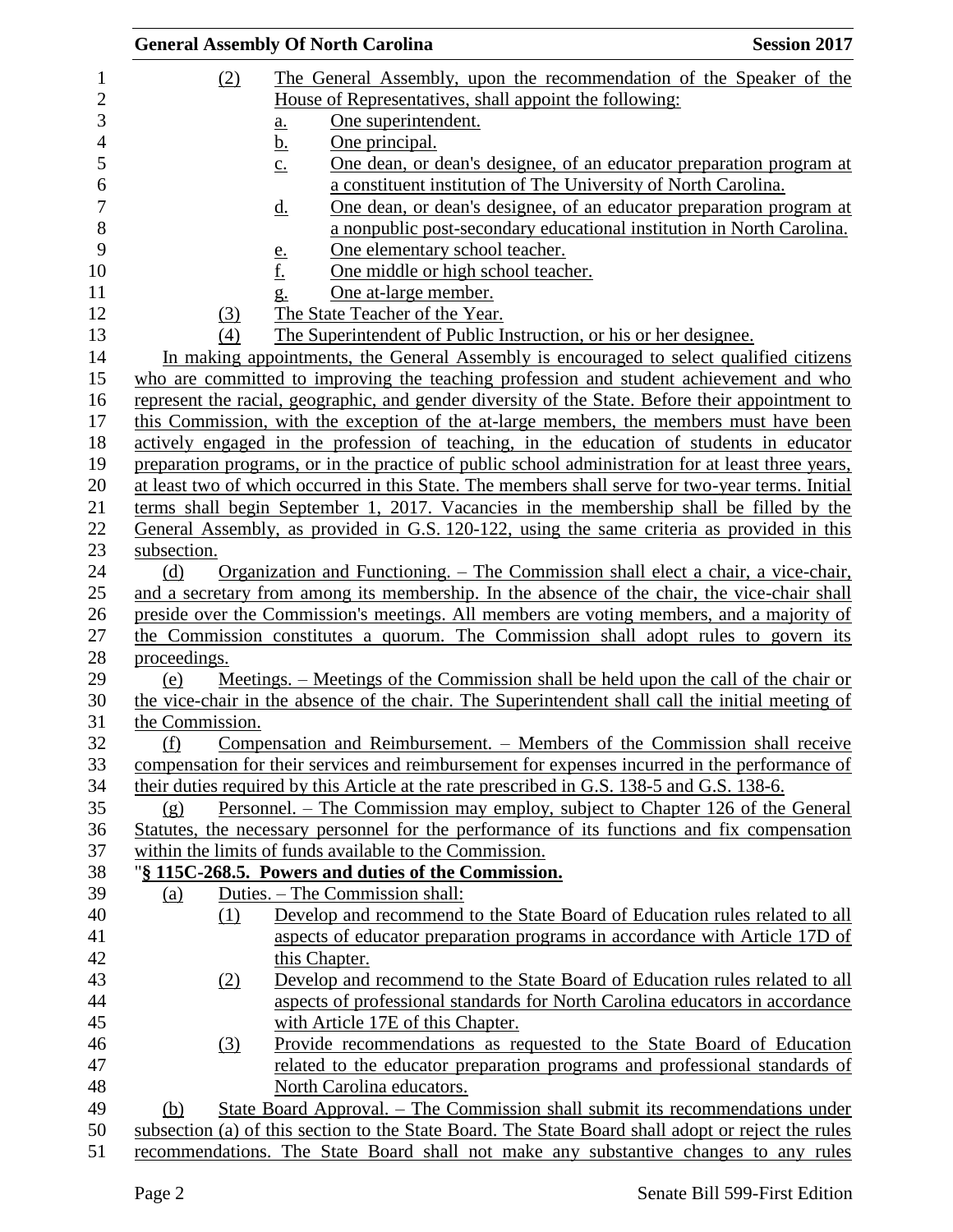# **General Assembly Of North Carolina Session 2017**

| recommendation that it adopts. If the State Board rejects the rules recommendation, it shall<br>$\mathbf{1}$                     |                      |
|----------------------------------------------------------------------------------------------------------------------------------|----------------------|
| state with specificity its reasons for rejection; the Commission may then amend that rules<br>$\mathbf{2}$                       |                      |
| 3<br>recommendation and resubmit it to the State Board. The Board shall adopt or reject the                                      |                      |
| $\overline{4}$<br>amended rules recommendation. If the State Board fails to adopt the Commission's original and                  |                      |
| 5<br>amended rule recommendations, the State Board may develop and adopt its own rules.                                          |                      |
| 6<br>Annual Report. – The Commission shall submit a report by December 1, 2018, and<br>(c)                                       |                      |
| $\boldsymbol{7}$<br>annually thereafter, to the Joint Legislative Education Oversight Committee and the State                    |                      |
| $8\,$<br>Board of Education of its activities during the preceding year, together with any                                       |                      |
| 9<br>recommendations and findings regarding improvement of the teaching profession."                                             |                      |
| 10                                                                                                                               |                      |
| 11<br>PART II. EDUCATOR PREPARATION PROGRAMS                                                                                     |                      |
| 12<br><b>SECTION 2.(a)</b> G.S. 115C-296.8 is repealed.                                                                          |                      |
| <b>SECTION 2.(b)</b> G.S. 115C-296.9 is repealed.<br>13                                                                          |                      |
| <b>SECTION 2.(c)</b> G.S. 115C-296.10 is repealed.<br>14                                                                         |                      |
| SECTION 2.(d) G.S. 115C-296.11 is repealed.<br>15                                                                                |                      |
| <b>SECTION 2.(e)</b> G.S. 115C-296.12 is repealed.<br>16                                                                         |                      |
| <b>SECTION 2.(f)</b> G.S. 115C-296.13 is repealed.<br>17                                                                         |                      |
| <b>SECTION 2.(g)</b> G.S. 115C-309 is repealed.<br>18                                                                            |                      |
| <b>SECTION 2.(h)</b> G.S. 115C-310 is repealed.<br>19                                                                            |                      |
| <b>SECTION 2.(i)</b> Subchapter V of Chapter 115C of the General Statutes is amended<br>20                                       |                      |
| 21<br>by adding a new Article to read:                                                                                           |                      |
| 22<br>"Article 17D.                                                                                                              |                      |
| 23<br>"Educator Preparation Programs.                                                                                            |                      |
| 24<br>"§ 115C-269.1. Definitions.                                                                                                |                      |
| 25<br>As used in this Article, the following definitions shall apply:                                                            |                      |
| Approved EPP. - An EPP that has been approved by the State Board as<br>26<br>(1)                                                 |                      |
| meeting the requirements established by rule,<br>27                                                                              | provided<br>as<br>in |
| G.S. 115C-269.10.<br>28                                                                                                          |                      |
| Authorized EPP. $-$ An EPP that (i) has met the accountability performance<br>29<br>(2)                                          |                      |
| 30<br>standards described in G.S. 115C-269.35 and (ii) has been approved by the                                                  |                      |
| State Board or accredited by CAEP to prepare, train, and recommend<br>31                                                         |                      |
| 32<br>students for licensure.                                                                                                    |                      |
| CAEP. - Council for the Accreditation of Educator Preparation.<br>33<br>(3)                                                      |                      |
| 34<br>Clinical educator. $-$ An individual employed by a partner school, including a<br>(4)                                      |                      |
| 35<br>classroom teacher, who assesses, supports, and develops a clinical intern's                                                |                      |
| 36<br>knowledge, skills, and professional disposition during an internship.                                                      |                      |
| 37<br>Clinical intern or intern. $-$ Any student enrolled in a recognized EPP who is<br>(5)                                      |                      |
| 38<br>jointly assigned by that EPP and a local board of education to teach under                                                 |                      |
| 39<br>the direction and supervision of a clinical educator, as provided in                                                       |                      |
| 40<br>G.S. 115C-269.25.                                                                                                          |                      |
| 41<br>Clinical internship or internship. $-$ Type of field experience in which a<br>(6)                                          |                      |
| clinical intern works under the supervision of a clinical educator and may be<br>42                                              |                      |
| 43<br>delegated those duties granted to an educator by G.S. 115C-307 and any                                                     |                      |
| 44<br>other part of the school program for which the clinical educator is                                                        |                      |
| 45<br>responsible.                                                                                                               |                      |
| 46<br>Clinical mentor or mentor. $-$ An individual employed by an elementary or<br>(7)                                           |                      |
| 47<br>secondary school, including a classroom teacher, who assesses, supports,                                                   |                      |
| 48<br>and develops a clinical resident's knowledge, skills, and professional                                                     |                      |
|                                                                                                                                  |                      |
|                                                                                                                                  |                      |
| 49<br>disposition during the residency.<br>Clinical residency or residency. $-$ Type of field experience in which a<br>50<br>(8) |                      |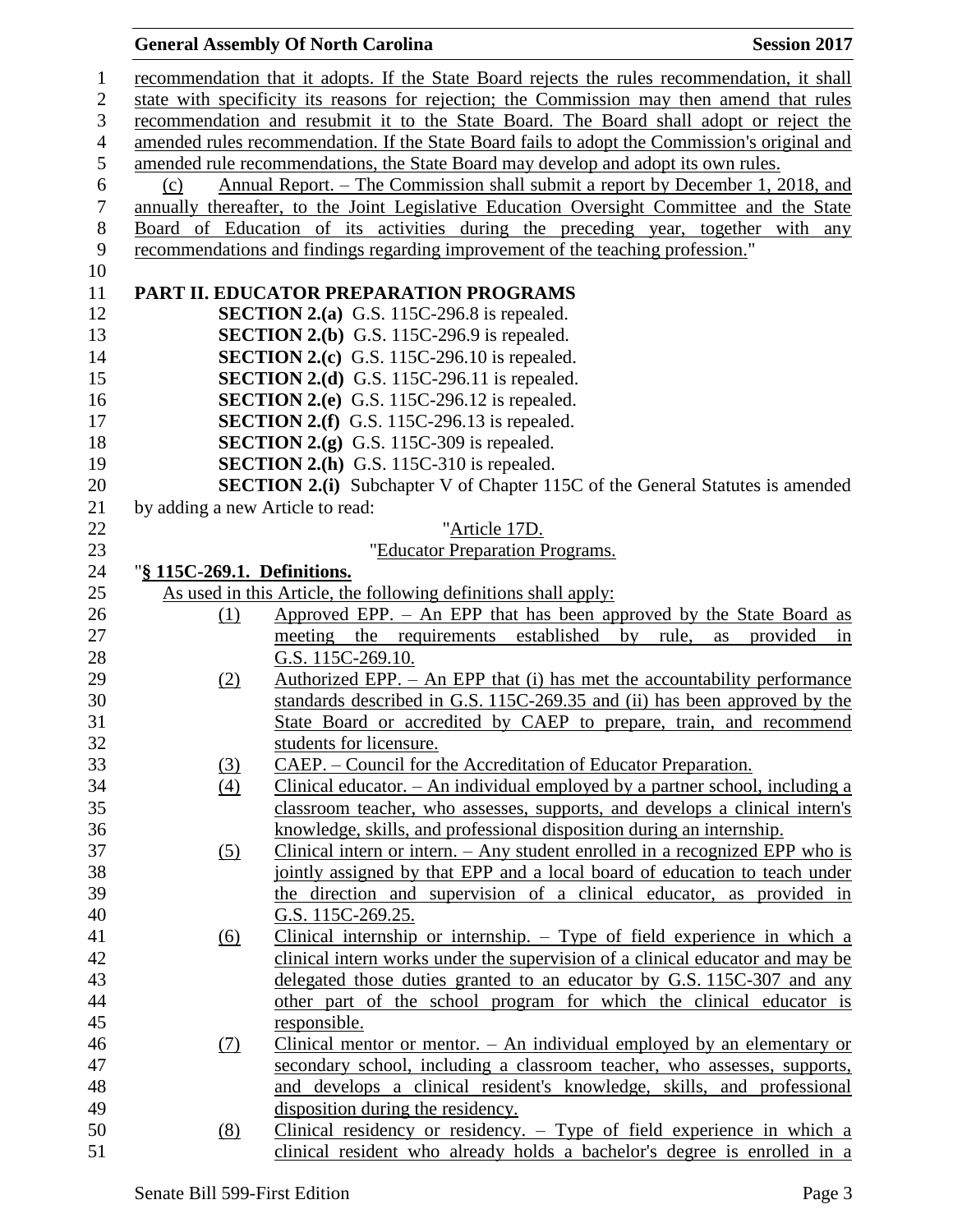|                               |      | <b>General Assembly Of North Carolina</b>                                                                         | <b>Session 2017</b> |
|-------------------------------|------|-------------------------------------------------------------------------------------------------------------------|---------------------|
|                               |      | recognized EPP and also employed by a local school administrative unit as                                         |                     |
|                               |      | an educator and supervised by the recognized EPP in partial fulfillment of                                        |                     |
|                               |      | the recognized EPP's training requirements.                                                                       |                     |
|                               | (9)  | Clinical resident. $-$ Any student who meets the following criteria:                                              |                     |
|                               |      | Holds a bachelor's degree.<br><u>a.</u>                                                                           |                     |
|                               |      | <u>b.</u><br>Is enrolled in a recognized EPP.                                                                     |                     |
|                               |      | Is employed by a local school administrative unit as an educator and<br>$\underline{c}$ .                         |                     |
|                               |      | supervised by the recognized EPP in partial fulfillment of the                                                    |                     |
|                               |      | recognized EPP's training requirements.                                                                           |                     |
|                               | (10) | Educator preparation program or EPP. - Any entity that prepares, trains, and                                      |                     |
|                               |      | recommends students for teacher licensure.                                                                        |                     |
|                               | (11) | Field experience. – Placement of students enrolled in a recognized EPP in                                         |                     |
|                               |      | settings to provide opportunities to observe, practice, and demonstrate                                           |                     |
|                               |      | knowledge and skills. A field experience may include preclinical classroom                                        |                     |
|                               |      | experiences.                                                                                                      |                     |
|                               | (12) | Field supervisor. $-$ An individual who is employed by a recognized EPP to                                        |                     |
|                               |      | observe students, monitor their performance, and provide constructive                                             |                     |
|                               |      | feedback to improve their effectiveness as educators during their clinical                                        |                     |
|                               |      | internship or residency.                                                                                          |                     |
|                               | (13) | Initially authorized EPP. - An EPP that has been either approved by the                                           |                     |
|                               |      | State Board or accredited by CAEP to prepare, train, and recommend                                                |                     |
|                               |      | students for licensure, but lacks data required by the performance standards                                      |                     |
|                               |      | described in G.S. 115C-269.35.                                                                                    |                     |
|                               | (14) | Partner school. - An elementary or secondary school located in North                                              |                     |
|                               |      | Carolina that includes (i) a public school governed by a local board of                                           |                     |
|                               |      | education, a charter school board of directors, a regional school board of                                        |                     |
|                               |      | directors, or a UNC laboratory school board of trustees; (ii) a Department of                                     |                     |
|                               |      | Defense Elementary and Secondary School established pursuant to 10                                                |                     |
|                               |      | U.S.C. $\S$ 2164; and (iii) a nonpublic school that meets the requirements of                                     |                     |
|                               |      | Part 1 or 2 of Article 39 of this Chapter.                                                                        |                     |
|                               | (15) | Recognized educator preparation program or recognized EPP. - An entity                                            |                     |
|                               |      | that is initially authorized or authorized by the State Board to recommend                                        |                     |
|                               |      | students for educator licensure.                                                                                  |                     |
|                               | (16) | Student. – An individual enrolled in a recognized educator preparation                                            |                     |
|                               |      | program.                                                                                                          |                     |
|                               |      | "§ 115C-269.5. Educator preparation programs.                                                                     |                     |
| (a)                           |      | Role of EPPs. – An EPP shall prepare students for educator licensure and meet the                                 |                     |
|                               |      | standards and requirements set forth in this Article. To recommend students for licensure, an                     |                     |
|                               |      | EPP shall be recognized by the State Board.                                                                       |                     |
| (b)                           |      | State Board Authority. – The State Board shall initially authorize and recognize an                               |                     |
|                               |      | EPP as required by this Article. The State Board shall have authority to regulate EPPs in                         |                     |
| accordance with this Article. |      |                                                                                                                   |                     |
| (c)                           |      | Initial Authorization. – The State Board shall assign the status of initially authorized                          |                     |
|                               |      | to an EPP if it has not yet generated sufficient data to meet the performance standards, but the                  |                     |
|                               |      | EPP meets one of the following criteria:                                                                          |                     |
|                               | (1)  | The EPP is approved by the State Board.                                                                           |                     |
|                               | (2)  | The EPP is nationally accredited by CAEP.                                                                         |                     |
| (d)                           |      | Authorization. – The State Board shall assign the status of authorized to an EPP if                               |                     |
|                               |      | the EPP meets the following criteria:<br>The EPP is approved by the State Board or nationally accredited by CAEP. |                     |
|                               | (1)  |                                                                                                                   |                     |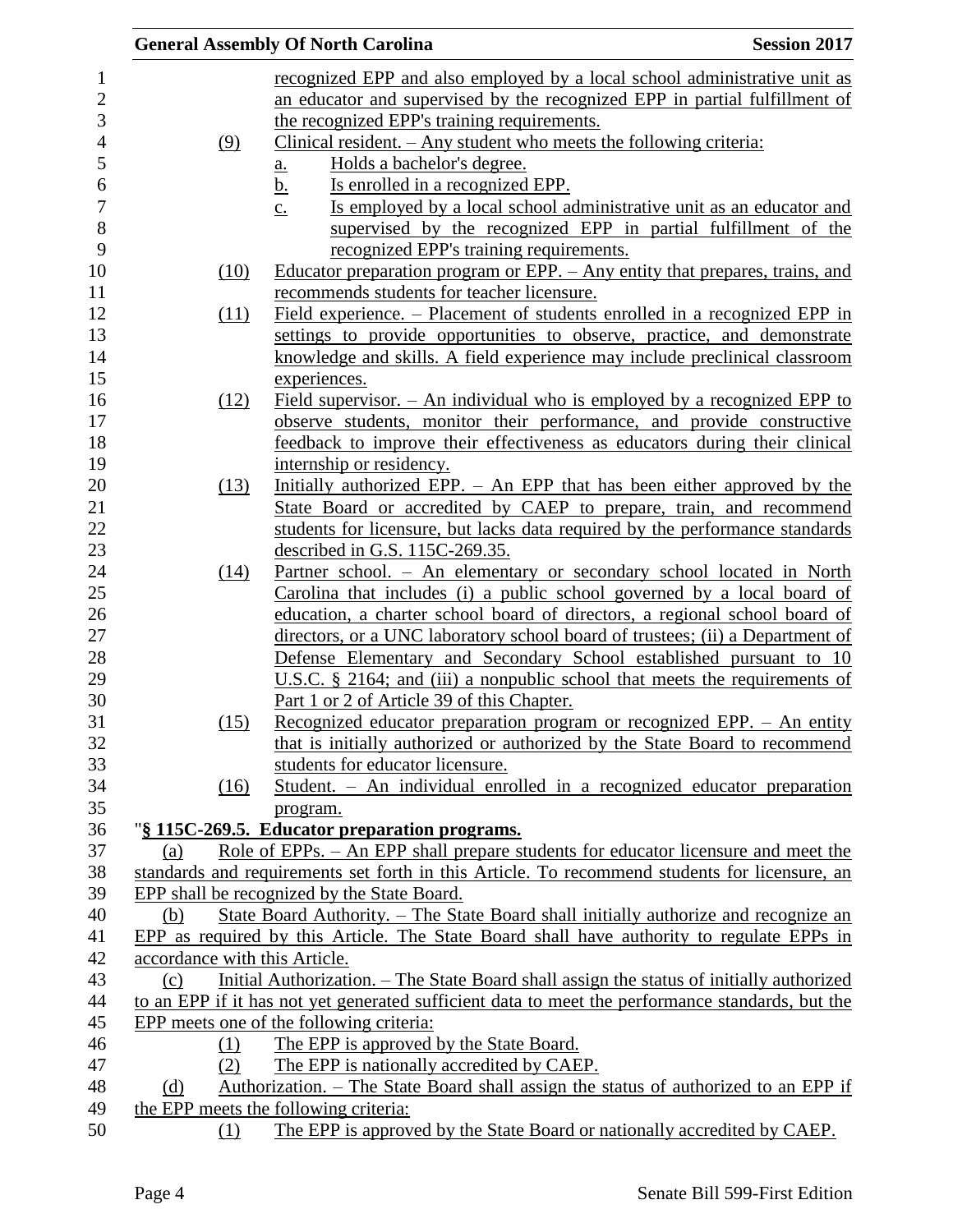|                 |     | <b>General Assembly Of North Carolina</b>                                                                                                                                                    | <b>Session 2017</b> |
|-----------------|-----|----------------------------------------------------------------------------------------------------------------------------------------------------------------------------------------------|---------------------|
| $\mathbf{1}$    | (2) | The EPP satisfies the performance standards to the extent that the EPP has                                                                                                                   |                     |
| $\mathbf{2}$    |     | not been assigned revoked status described in G.S. 115C-269.45.                                                                                                                              |                     |
| 3               | (e) | The State Board shall assign the status of recognized EPP to an EPP that has the                                                                                                             |                     |
| $\overline{4}$  |     | status of initially authorized or authorized.                                                                                                                                                |                     |
| 5               |     | "§ 115C-269.10. Educator preparation program approval process.                                                                                                                               |                     |
| 6               | (a) | State Board Authority. – The State Board shall have authority to approve an EPP                                                                                                              |                     |
| $\tau$<br>$8\,$ | (b) | that meets the requirements established by rule as provided in subsection (b) of this section.<br><u>Rules for Granting State Approval. – The State Board shall adopt rules for granting</u> |                     |
| $\mathbf{9}$    |     | approval to EPPs in accordance with this Article. The rules shall ensure the following:                                                                                                      |                     |
| 10              |     | A rigorous approval process that requires that the criteria in this Article are                                                                                                              |                     |
| 11              | (1) |                                                                                                                                                                                              |                     |
| 12              |     | met.                                                                                                                                                                                         |                     |
| 13              | (2) | An application process, peer review, and technical assistance provided by                                                                                                                    |                     |
| 14              |     | the State Board.<br>An approval period of five years and process for renewal of approval.                                                                                                    |                     |
| 15              | (3) | Minimum Approval Standards. - At a minimum, the rules established as provided in                                                                                                             |                     |
| 16              | (c) | subsection (b) of this section shall include the following standards:                                                                                                                        |                     |
| 17              |     |                                                                                                                                                                                              |                     |
| 18              | (1) | Students shall develop a deep understanding of the critical concepts and<br>principles of their discipline and, by completion, be able to use                                                |                     |
| 19              |     | discipline-specific practices flexibly to advance the learning of all students                                                                                                               |                     |
| 20              |     | toward attainment of college- and career-ready standards.                                                                                                                                    |                     |
| 21              | (2) | Effective partnerships and high-quality clinical practice shall be central to                                                                                                                |                     |
| 22              |     | preparation so that students develop the knowledge, skills, and professional                                                                                                                 |                     |
| 23              |     | dispositions necessary to demonstrate positive impact on all elementary and                                                                                                                  |                     |
| 24              |     | secondary students' learning and development.                                                                                                                                                |                     |
| 25              | (3) | Quality of students shall be a continuing and purposeful part of the EPP's                                                                                                                   |                     |
| 26              |     | responsibility from recruitment, at admission, through the progression of                                                                                                                    |                     |
| 27              |     | courses and field experiences, and to decisions that completers are prepared                                                                                                                 |                     |
| 28              |     | to teach effectively and are recommended for licensure. The EPP shall                                                                                                                        |                     |
| 29              |     | demonstrate that development of student quality is the goal of educator                                                                                                                      |                     |
| 30              |     | preparation in all phases of the program, through evidence of impact under                                                                                                                   |                     |
| 31              |     | subdivision (4) of this subsection.                                                                                                                                                          |                     |
| 32              | (4) | The EPP shall demonstrate the impact of its completers on elementary and                                                                                                                     |                     |
| 33              |     | secondary student learning and development, classroom instruction, and                                                                                                                       |                     |
| 34              |     | schools, and the satisfaction of its completers with the relevance and                                                                                                                       |                     |
| 35              |     | effectiveness of their preparation.                                                                                                                                                          |                     |
| 36              | (5) | The EPP shall maintain a quality assurance system comprised of valid data                                                                                                                    |                     |
| 37              |     | from multiple measures, including evidence of students' and completers'                                                                                                                      |                     |
| 38              |     | positive impact on elementary and secondary student learning and                                                                                                                             |                     |
| 39              |     | development. The EPP shall support continuous improvement that is                                                                                                                            |                     |
| 40              |     | sustained and evidence-based and that evaluates the effectiveness of its                                                                                                                     |                     |
| 41              |     | completers. The EPP shall use the results of inquiry and data collection to                                                                                                                  |                     |
| 42              |     | establish priorities, enhance program elements and capacity, and test                                                                                                                        |                     |
| 43              |     | innovations to improve completers' impact on elementary and secondary                                                                                                                        |                     |
| 44              |     | student learning and development.                                                                                                                                                            |                     |
| 45              | (d) | Application. – An EPP seeking to be approved by the State Board shall complete the                                                                                                           |                     |
| 46              |     | application process established by the State Board.                                                                                                                                          |                     |
| 47              | (e) | Peer Review. – An EPP seeking to be approved by the State Board shall undergo a                                                                                                              |                     |
| 48              |     | peer review process established by the State Board that includes highly qualified and trained                                                                                                |                     |
| 49              |     | members to adequately review programs within the State.                                                                                                                                      |                     |
| 50              | (f) | Technical Assistance. – For EPPs seeking approval, the State Board shall provide                                                                                                             |                     |
| 51              |     | technical assistance in efforts to do the following:                                                                                                                                         |                     |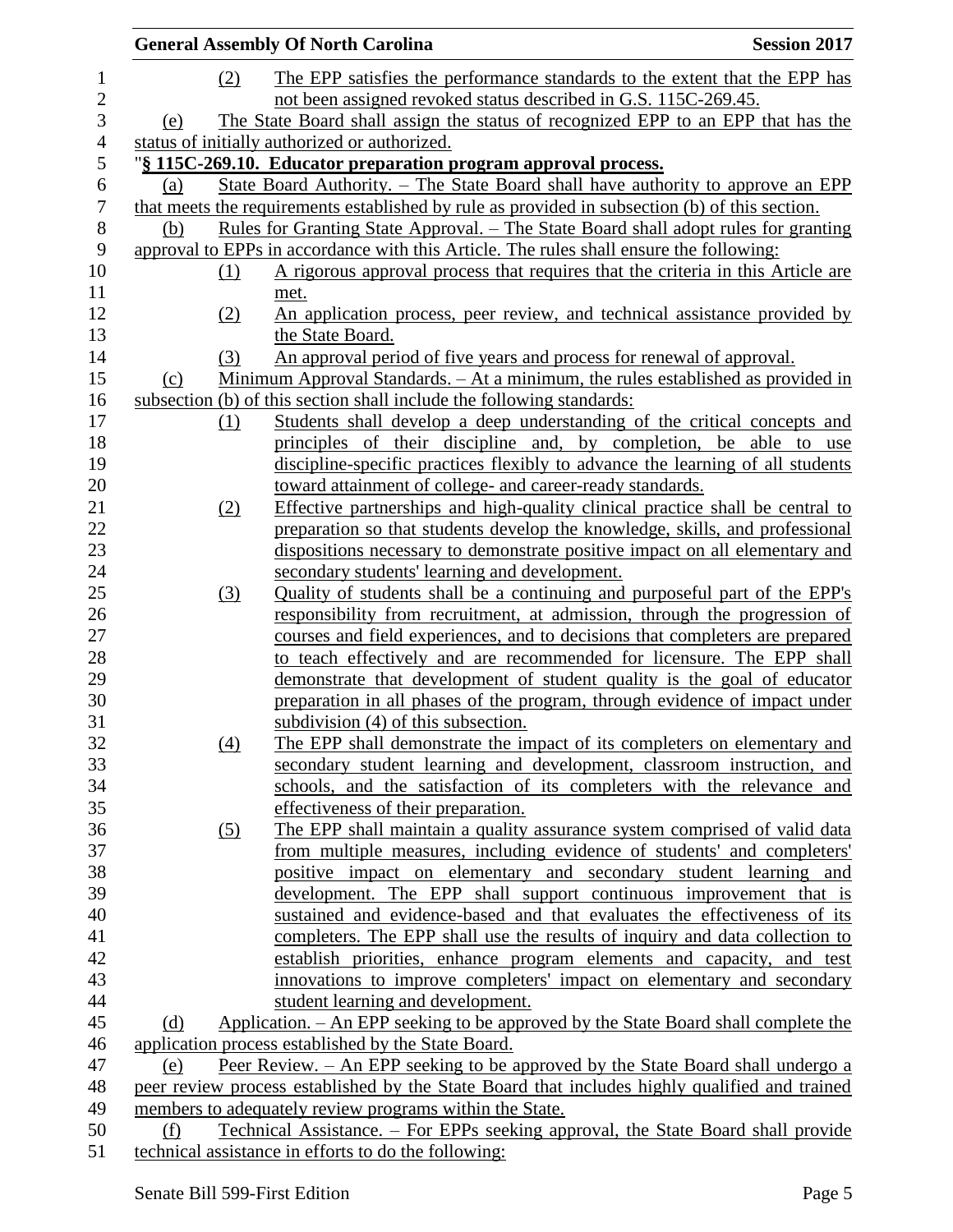|                          |                            |     |                       | <b>General Assembly Of North Carolina</b>                                                           | <b>Session 2017</b> |
|--------------------------|----------------------------|-----|-----------------------|-----------------------------------------------------------------------------------------------------|---------------------|
| $\mathbf{1}$             |                            | (1) |                       | Improve education quality and EPP performance.                                                      |                     |
| $\overline{2}$           |                            | (2) |                       | Inform EPPs about the program approval process as part of EPP                                       |                     |
| $\mathfrak{Z}$           |                            |     |                       | performance based on outcome data.                                                                  |                     |
| $\overline{\mathcal{A}}$ |                            | (3) |                       | Assist with State and federal reporting processes.                                                  |                     |
| 5                        |                            | (4) |                       | Help build and maintain partnerships between elementary and secondary                               |                     |
| 6                        |                            |     |                       | schools and EPPs.                                                                                   |                     |
| $\overline{7}$           |                            |     |                       | "§ 115C-269.15. Minimum admissions requirements for educator preparation programs.                  |                     |
| $8\,$                    | (a)                        |     |                       | <u>Testing. – A recognized EPP shall not admit a student until that student has met one</u>         |                     |
| 9                        | of the following criteria: |     |                       |                                                                                                     |                     |
| 10                       |                            | (1) |                       | Attained a passing score or prescribed minimum score set by the State Board                         |                     |
| 11                       |                            |     |                       | for a preprofessional skills test.                                                                  |                     |
| 12                       |                            | (2) |                       | Achieved the appropriate required scores, as determined by the State Board,                         |                     |
| 13                       |                            |     |                       | on the verbal and mathematics portions of the SAT or ACT. The minimum                               |                     |
| 14                       |                            |     |                       | combined verbal and mathematics score set by the State Board for the SAT                            |                     |
| 15                       |                            |     |                       | shall be 1,100 or greater. The minimum composite score set by the State                             |                     |
| 16                       |                            |     |                       | Board for the ACT shall be 24 or greater.                                                           |                     |
| 17                       |                            | (3) |                       | Holds a bachelor's degree.                                                                          |                     |
| 18                       | (b)                        |     |                       | Grade Point Average. $-$ A recognized EPP shall not admit a student into an EPP                     |                     |
| 19                       |                            |     |                       | unless that student has earned a minimum grade point average of at least a 2.7. A recognized        |                     |
| 20                       |                            |     |                       | EPP shall ensure that the minimum cohort grade point average for each entering cohort to an         |                     |
| 21                       | EPP is at least a 3.0.     |     |                       |                                                                                                     |                     |
| 22                       |                            |     |                       | "§ 115C-269.20. Content and pedagogy requirements.                                                  |                     |
| 23                       | (a)                        |     |                       | Content and Pedagogy Requirements. - To ensure that EPPs remain current and                         |                     |
| 24                       |                            |     |                       | reflect a rigorous course of study that is aligned to State and national standards, the State Board |                     |
| 25                       |                            |     |                       | shall require at least the following minimum requirements with demonstrated competencies in         |                     |
| 26                       | its rules:                 |     |                       |                                                                                                     |                     |
| 27                       |                            | (1) |                       | All EPPs shall include instruction in the following:                                                |                     |
| 28                       |                            |     | <u>a.</u>             | The identification and education of children with disabilities.                                     |                     |
| 29                       |                            |     | <u>b.</u>             | student behavior<br>Positive<br>management of                                                       | and<br>effective    |
| 30                       |                            |     |                       | communication techniques for defusing and de-escalating disruptive                                  |                     |
| 31                       |                            |     |                       | or dangerous behavior.                                                                              |                     |
| 32                       |                            |     | $\underline{c}$ .     | Demonstration of competencies in using digital and other                                            |                     |
| 33                       |                            |     |                       | instructional technologies to provide high-quality, integrated digital                              |                     |
| 34                       |                            |     |                       | teaching and learning to all students.                                                              |                     |
| 35                       |                            |     |                       | The skills and responsibilities required of educators.                                              |                     |
| 36                       |                            |     | $\frac{d.}{e.}$<br>f. | The expectations for student performance based on State standards.                                  |                     |
| 37                       |                            |     |                       | The supply of and demand for educators in this State, as identified in                              |                     |
| 38                       |                            |     |                       | the vacancy report required by G.S. 115C-299.5(e).                                                  |                     |
| 39                       |                            |     | $g_{\cdot}$           | The State's framework for appraisal of educators.                                                   |                     |
| 40                       |                            | (2) |                       | EPPs providing training for elementary education teachers shall include the                         |                     |
| 41                       |                            |     | following:            |                                                                                                     |                     |
| 42                       |                            |     | a.                    | Adequate coursework in the teaching of reading, writing, and                                        |                     |
| 43                       |                            |     |                       | mathematics.                                                                                        |                     |
| 44                       |                            |     | <u>b.</u>             | Assessment prior to licensure to determine if a student possesses the                               |                     |
| 45                       |                            |     |                       | requisite knowledge in scientifically based reading, writing, and                                   |                     |
| 46                       |                            |     |                       | mathematics instruction that is aligned with the State Board's                                      |                     |
| 47                       |                            |     |                       | expectations.                                                                                       |                     |
| 48                       |                            |     | $\underline{c}$ .     | Instruction in application of formative and summative assessments                                   |                     |
| 49                       |                            |     |                       | within the school and classroom setting through technology-based                                    |                     |
| 50                       |                            |     |                       | assessment systems available in State schools that measure and                                      |                     |
| 51                       |                            |     |                       | predict expected student improvement.                                                               |                     |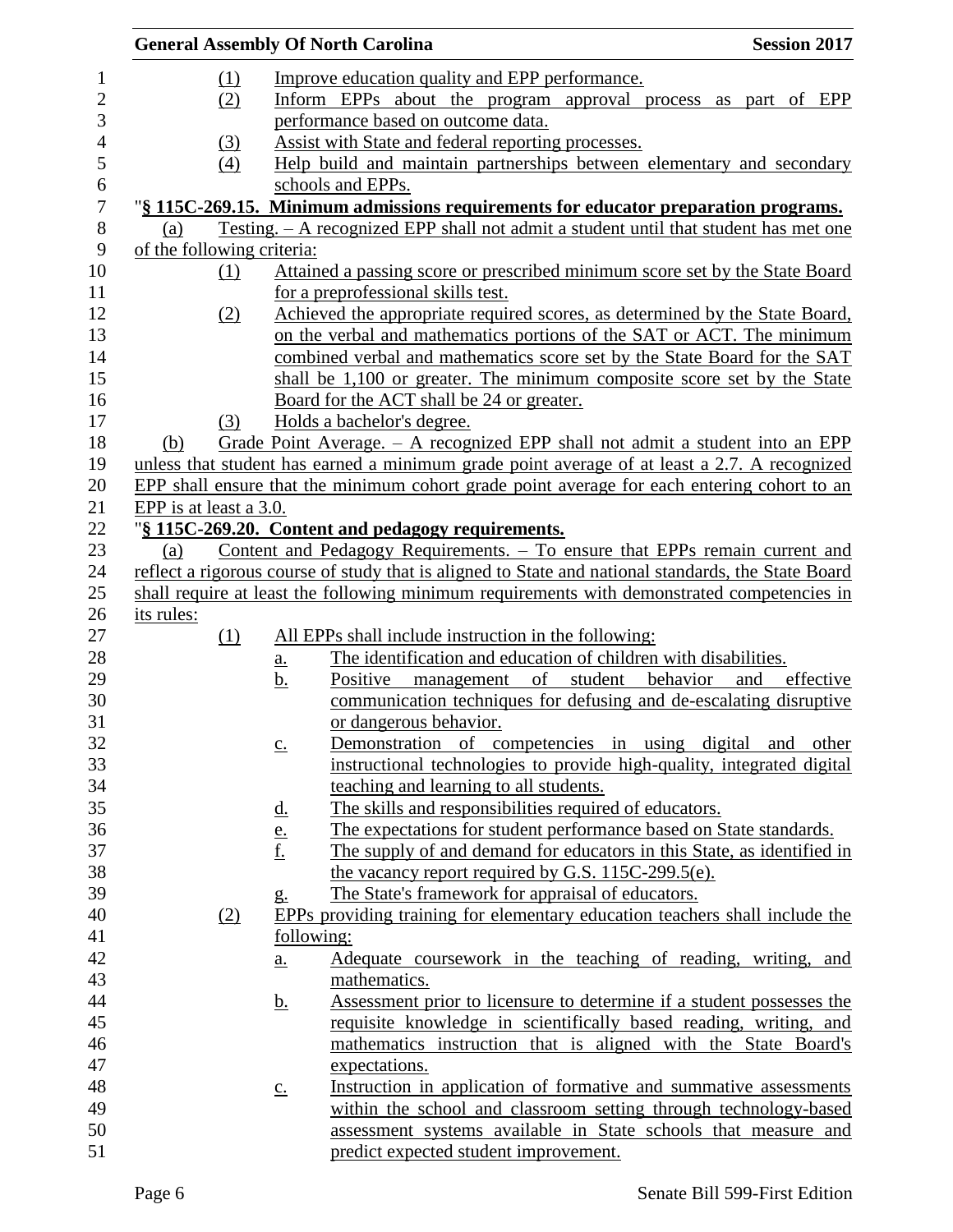| <b>General Assembly Of North Carolina</b> |                   |                                                                                                                                                                               | <b>Session 2017</b> |
|-------------------------------------------|-------------------|-------------------------------------------------------------------------------------------------------------------------------------------------------------------------------|---------------------|
|                                           | d.                | Instruction in integration of arts education across the curriculum.                                                                                                           |                     |
| (3)                                       |                   | EPPs providing training for elementary and special education general                                                                                                          |                     |
|                                           |                   | curriculum teachers shall ensure that students receive instruction in early                                                                                                   |                     |
|                                           |                   | literacy intervention strategies and practices that are aligned with State and                                                                                                |                     |
|                                           |                   | national reading standards and shall include the following:                                                                                                                   |                     |
|                                           | a.                | Instruction in the teaching of reading, including a substantive                                                                                                               |                     |
|                                           |                   | understanding of reading as a process involving oral language,                                                                                                                |                     |
|                                           |                   | phonological and phonemic awareness, phonics, fluency, vocabulary,                                                                                                            |                     |
|                                           |                   | and comprehension. Instruction shall include appropriate application                                                                                                          |                     |
|                                           |                   | of instructional supports and services and reading interventions to                                                                                                           |                     |
|                                           |                   | ensure reading proficiency for all students.                                                                                                                                  |                     |
|                                           | <u>b.</u>         | Instruction in evidence-based assessment and diagnosis of specific                                                                                                            |                     |
|                                           |                   | areas of difficulty with reading development and of reading                                                                                                                   |                     |
|                                           |                   | deficiencies.                                                                                                                                                                 |                     |
|                                           | $\underline{c}$ . | Instruction in appropriate application of instructional supports and                                                                                                          |                     |
|                                           |                   | services and reading interventions to ensure reading proficiency for                                                                                                          |                     |
|                                           |                   | all students.                                                                                                                                                                 |                     |
| (4)                                       |                   | EPPs providing training for middle and high school teachers shall include                                                                                                     |                     |
|                                           |                   | the following:                                                                                                                                                                |                     |
|                                           | <u>a.</u>         | Adequate course work in the relevant content area.                                                                                                                            |                     |
|                                           | <u>b.</u>         | Adequate coursework in the teaching of the relevant content area.                                                                                                             |                     |
|                                           | $\underline{c}$ . | For EPPs providing training for science teachers, adequate                                                                                                                    |                     |
|                                           |                   | preparation in issues related to science laboratory safety.                                                                                                                   |                     |
|                                           |                   | "§ 115C-269.25. Clinical partnerships and practice in educator preparation programs.                                                                                          |                     |
| (a)                                       |                   | Collaborative Partnerships With Elementary and Secondary Schools. – EPPs shall<br>establish and maintain collaborative, formalized partnerships with elementary and secondary |                     |
|                                           |                   | partner schools that are focused on student achievement, continuous school improvement, and                                                                                   |                     |
|                                           |                   | the professional development of elementary and secondary educators, as well as those                                                                                          |                     |
| preparing educators.                      |                   |                                                                                                                                                                               |                     |
| (b)                                       |                   | Memorandum of Understanding With Local School Administrative Units. - EPPs                                                                                                    |                     |
|                                           |                   | shall enter into a memorandum of understanding with the local school administrative unit or the                                                                               |                     |
|                                           |                   | partner school where students are placed or employed. In the memorandum, the EPP and the                                                                                      |                     |
|                                           |                   | local school administrative unit or partner school, as applicable, shall:                                                                                                     |                     |
| (1)                                       |                   | Define the collaborative relationship between the EPP and the local school                                                                                                    |                     |
|                                           |                   | administrative unit or partner school and how this partnership will be                                                                                                        |                     |
|                                           |                   | focused on continuous school improvement and student achievement.                                                                                                             |                     |
| (2)                                       |                   | Adopt a plan for collaborative clinical educator or mentor selection,                                                                                                         |                     |
|                                           |                   | orientation, and student placement.                                                                                                                                           |                     |
| (3)                                       |                   | Determine how information will be shared and verified between the EPP and                                                                                                     |                     |
|                                           |                   | the local school administrative unit or partner school.                                                                                                                       |                     |
| (c)                                       |                   | Field Experience Requirements. – To the extent practicable, EPPs shall require, in                                                                                            |                     |
|                                           |                   | all programs leading to initial professional licensure, the following:                                                                                                        |                     |
| (1)                                       |                   | Field experiences in every semester that include organized and sequenced                                                                                                      |                     |
|                                           |                   | engagement of students in settings that provide them with opportunities to                                                                                                    |                     |
|                                           |                   | observe, practice, and demonstrate knowledge and skills. The experiences                                                                                                      |                     |
|                                           |                   | shall be systematically designed and sequenced to increase the complexity                                                                                                     |                     |
|                                           |                   | and levels of engagement with which students apply, reflect upon, and                                                                                                         |                     |
|                                           |                   | expand their knowledge and skills, and to increase in each semester prior to                                                                                                  |                     |
|                                           |                   | the student's internship the number of hours spent in field experiences.                                                                                                      |                     |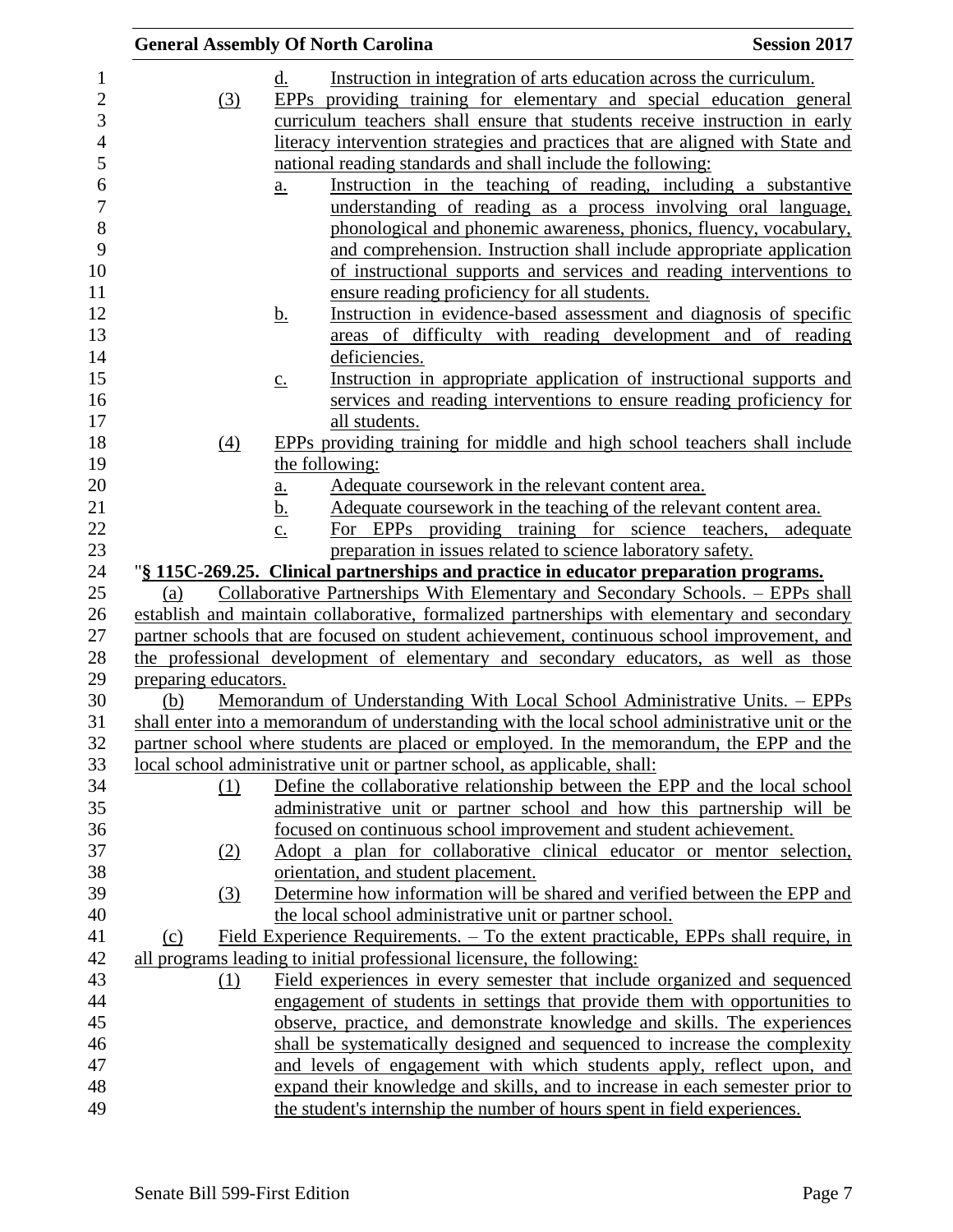|                       |            | <b>General Assembly Of North Carolina</b>                                                                                                                   | <b>Session 2017</b> |
|-----------------------|------------|-------------------------------------------------------------------------------------------------------------------------------------------------------------|---------------------|
|                       | (2)        | A minimum of two hours of field experience in the first semester of the                                                                                     |                     |
|                       |            | program and a cumulative total of at least 12 hours of field experiences prior                                                                              |                     |
|                       |            | to the student's internship.                                                                                                                                |                     |
|                       | (3)        | At least one field experience in a low-performing school.                                                                                                   |                     |
| (d)                   |            | Clinical Practice Requirements. – EPPs shall require clinical practice in the form of                                                                       |                     |
| one of the following: |            |                                                                                                                                                             |                     |
|                       | $\Omega$   | Internship that lasts for a minimum of 16 weeks. Internships may be over the                                                                                |                     |
|                       |            | course of two semesters and shall, to the extent practicable, provide field                                                                                 |                     |
|                       |            | experiences at both the beginning and ending of the school year. It shall be                                                                                |                     |
|                       |            | the responsibility of a clinical educator, in cooperation with the principal and                                                                            |                     |
|                       |            | the representative of the EPP, to assign to the intern responsibilities and                                                                                 |                     |
|                       |            | duties that will provide adequate preparation for teaching.                                                                                                 |                     |
|                       | (2)        | Residency that meets the following criteria:                                                                                                                |                     |
|                       |            | The residency lasts for a minimum of one year.<br><u>a.</u>                                                                                                 |                     |
|                       |            | The EPP provides ongoing support to a student for the full term of<br><u>b.</u>                                                                             |                     |
|                       |            | the residency.                                                                                                                                              |                     |
|                       |            | The EPP assigns a clinical mentor to the resident.<br>$rac{c}{d}$                                                                                           |                     |
|                       |            | The resident completes at least 30 hours of field experience and 150                                                                                        |                     |
|                       |            | hours of coursework and/or training prior to the residency.                                                                                                 |                     |
| (e)                   |            | Clinical Educator Requirements. - The EPP shall ensure clinical educators who                                                                               |                     |
|                       |            | supervise students in internships meet the following requirements:                                                                                          |                     |
|                       | <u>(1)</u> | Be professionally licensed in the field of licensure sought by the student.                                                                                 |                     |
|                       | (2)        | Have a minimum of three years of experience in a teaching role.                                                                                             |                     |
|                       | (3)        | Have been rated, through the educator's most recent formal evaluations, at                                                                                  |                     |
|                       |            | least at the "accomplished" level as part of the North Carolina Teacher                                                                                     |                     |
|                       |            | Evaluation System, or the equivalent on an evaluation system utilized by                                                                                    |                     |
|                       |            | another state or partner school, as applicable, and have met expectations as                                                                                |                     |
|                       |            | part of a student growth assessment system used by a school in the field of                                                                                 |                     |
|                       |            | licensure sought by the student.                                                                                                                            |                     |
| (f)                   |            | Clinical Mentor Requirements. - The EPP shall ensure clinical educators who                                                                                 |                     |
|                       |            | supervise students in residencies meet the following requirements:                                                                                          |                     |
|                       | (1)        | Be professionally licensed in the field of licensure of the resident.                                                                                       |                     |
|                       | (2)        | Have a minimum of three years of experience in a teaching role.                                                                                             |                     |
|                       | (3)        | Have been rated, through the educator's most recent formal evaluations, at                                                                                  |                     |
|                       |            | least at the "accomplished" level as part of the North Carolina Teacher                                                                                     |                     |
|                       |            | Evaluation System, or the equivalent on an evaluation system utilized by                                                                                    |                     |
|                       |            | another state or partner school, as applicable, and have met expectations as<br>part of a student growth assessment system used by a school in the field of |                     |
|                       |            | licensure sought by the student.                                                                                                                            |                     |
| (g)                   |            | Legal Protection of Interns. – An intern under the supervision of a clinical educator                                                                       |                     |
|                       |            | or principal shall have the protection of the laws accorded to a licensed educator.                                                                         |                     |
| (h)                   |            | Pedagogy Assessment. – EPPs shall require, in addition to a content assessment, a                                                                           |                     |
|                       |            | nationally normed and valid pedagogy assessment to determine clinical practice performance.                                                                 |                     |
|                       |            | Passing scores and mastery criteria shall be determined by the State Board.                                                                                 |                     |
|                       |            | "§ 115C-269.30. Teacher assistants engaged in internships.                                                                                                  |                     |
| (a)                   |            | Program for Teacher Assistants. – The State Board shall adopt a program to                                                                                  |                     |
|                       |            | facilitate the process by which teacher assistants may become teachers. Teacher assistants who                                                              |                     |
|                       |            | participate in this program:                                                                                                                                |                     |
|                       | <u>(1)</u> | Shall be enrolled in a recognized EPP.                                                                                                                      |                     |
|                       |            |                                                                                                                                                             |                     |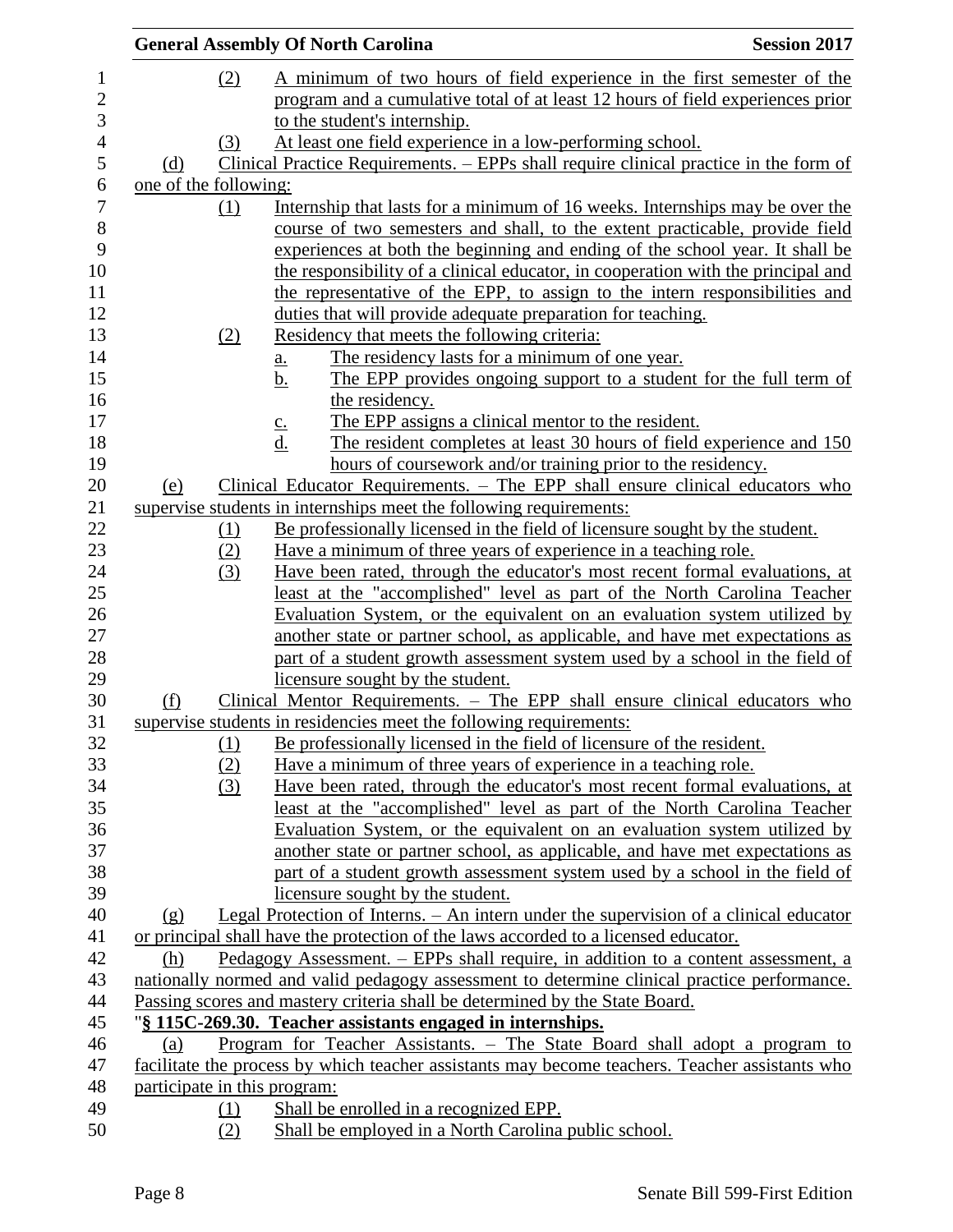|                  |     |            | <b>General Assembly Of North Carolina</b>                                                        | <b>Session 2017</b> |
|------------------|-----|------------|--------------------------------------------------------------------------------------------------|---------------------|
| $\mathbf{1}$     | (b) |            | Internship Assignments. – Local school administrative units are encouraged to                    |                     |
| $\overline{2}$   |     |            | assign teacher assistants to a different classroom during an internship than the classroom they  |                     |
| 3                |     |            | are assigned to as a teacher assistant. To the extent possible, they may be assigned to another  |                     |
| $\overline{4}$   |     |            | school within the same local school administrative unit.                                         |                     |
| 5                | (c) |            | Salary and Benefits. $-$ At the discretion of the local school administrative unit,              |                     |
| 6                |     |            | teacher assistants may continue to receive their salary and benefits while interning in the same |                     |
| $\boldsymbol{7}$ |     |            | local school administrative unit where they are employed as a teacher assistant.                 |                     |
| 8                | (d) |            | <u>Consultation With Institutions of Higher Education. – The State Board shall consult</u>       |                     |
| 9                |     |            | with the Board of Governors of The University of North Carolina and the North Carolina           |                     |
| 10               |     |            | Independent Colleges and Universities in the development of the program.                         |                     |
| 11               |     |            | "§ 115C-269.35. Accountability for educator preparation programs.                                |                     |
| 12               | (a) |            | Performance Measures. - The State Board shall adopt rules necessary to establish                 |                     |
| 13               |     |            | standards of performance to govern the continuing accountability of all EPPs. At a minimum,      |                     |
| 14               |     |            | the performance standards shall be based on the following information that is disaggregated      |                     |
| 15               |     |            | with respect to race, sex, and ethnicity:                                                        |                     |
| 16               |     | <u>(1)</u> | Performance based on the standards and criteria for annual evaluations of                        |                     |
| 17               |     |            | licensed employees.                                                                              |                     |
| 18               |     | (2)        | Proficiency and growth of students taught by educators holding an initial                        |                     |
| 19               |     |            | professional license, to the extent practicable. When available, EVAAS data                      |                     |
| 20               |     |            | shall be used to measure student proficiency and growth.                                         |                     |
| 21               |     | (3)        | Results from an educator satisfaction survey, developed by the State Board                       |                     |
| 22               |     |            | with stakeholder input, performed at the end of the educator's first year of                     |                     |
| 23               |     |            | teaching after receiving an initial professional license.                                        |                     |
| 24               |     | (4)        | Quality of students entering the EPP, including the average grade point                          |                     |
| 25               |     |            | average and average score on preprofessional skills tests or college entrance                    |                     |
| 26               |     |            | exams that assess reading, writing, mathematics, and other competencies.                         |                     |
| 27               | (b) |            | <u> Annual Performance Reports. – The State Board shall require all recognized EPPs</u>          |                     |
| 28               |     |            | to submit annual performance reports. The performance reports shall provide the State Board      |                     |
| 29               |     |            | with a focused review of the EPPs and the current authorization process in order to ensure that  |                     |
| 30               |     |            | the programs produce graduates that are well prepared to teach. At a minimum, the annual         |                     |
| 31               |     |            | report shall contain the following indicators:                                                   |                     |
| 32               |     | (1)        | Performance data from subsection (a) of this section.                                            |                     |
| 33               |     | (2)        | Data related to the EPP's compliance with requirements for field supervision                     |                     |
| 34               |     |            | of students during their internship and residency experiences.                                   |                     |
| 35               |     | (3)        | The following information, disaggregated by race, sex, and ethnicity:                            |                     |
| 36               |     |            | The number of students who apply.<br>$\underline{\mathbf{a}}$ .                                  |                     |
| 37               |     |            | <u>b.</u><br>The number of students admitted.                                                    |                     |
| 38               |     |            | The number of students retained.<br>$\underline{c}$ .                                            |                     |
| 39               |     |            | <u>d.</u><br>The number of students completing the program.                                      |                     |
| 40               |     |            | The number of students employed as beginning teachers under initial<br>e.                        |                     |
| 41               |     |            | professional licenses by not later than the first anniversary of                                 |                     |
| 42               |     |            | completing the program.                                                                          |                     |
| 43               |     |            | <u>f.</u><br>The amount of time required by students employed as beginning                       |                     |
| 44               |     |            | teachers under residency licenses to be issued initial professional                              |                     |
| 45               |     |            | licenses.                                                                                        |                     |
| 46               |     |            | The number of students retained in the profession.<br>g.                                         |                     |
| 47               |     |            | Any other information required by federal law.<br>h.                                             |                     |
| 48               |     | (4)        | The ratio of field supervisors to students completing an internship or                           |                     |
| 49               |     |            | residency.                                                                                       |                     |
| 50               |     | (5)        | Graduation rates.                                                                                |                     |
| 51               |     | (6)        | Time-to-graduation rates.                                                                        |                     |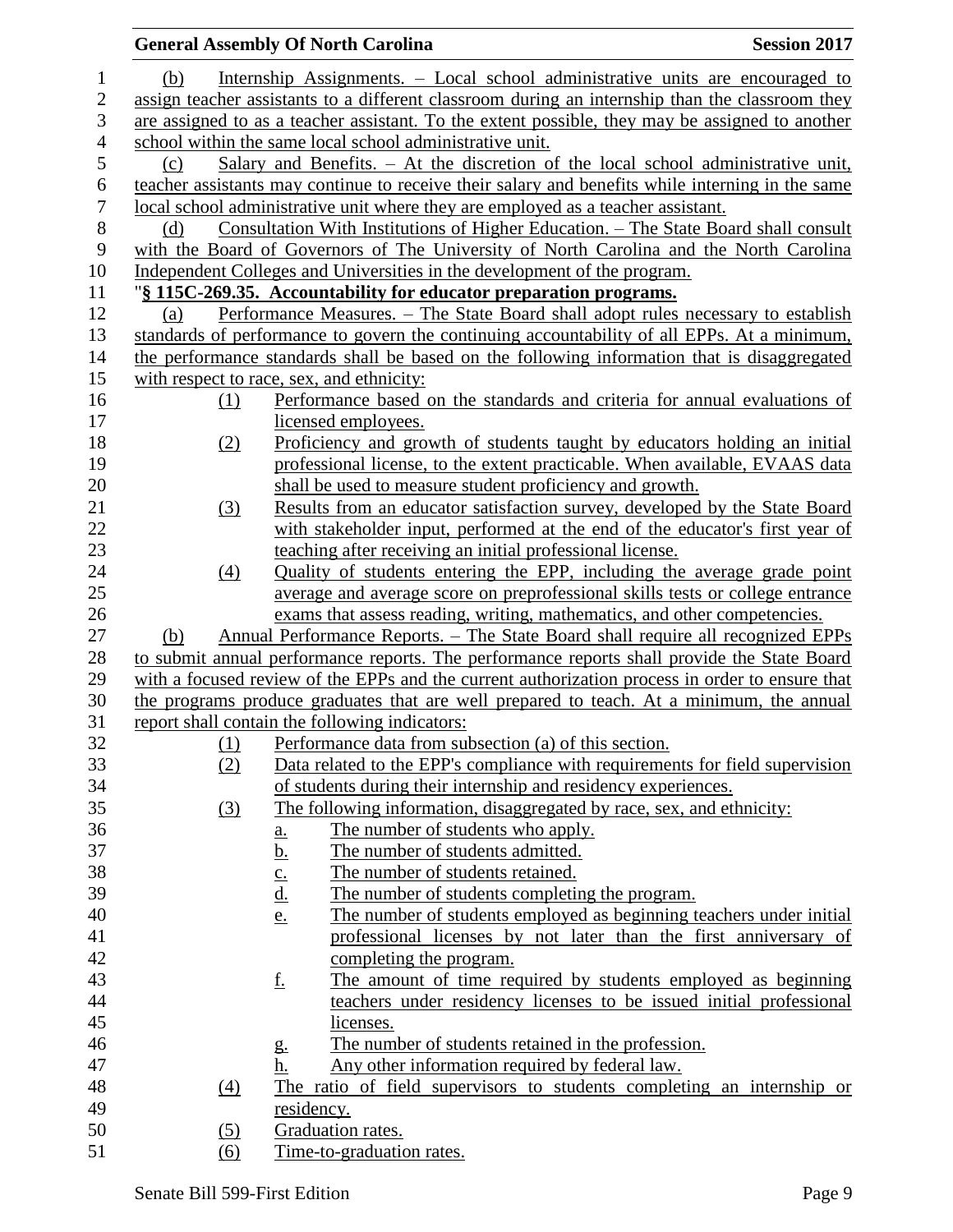|                  |                     | <b>General Assembly Of North Carolina</b><br><b>Session 2017</b>                                      |
|------------------|---------------------|-------------------------------------------------------------------------------------------------------|
| 1                | (7)                 | Average scores of graduates on professional, pedagogy, and content area                               |
| $\overline{c}$   |                     | examinations for the purpose of licensure.                                                            |
| $\mathfrak{Z}$   | (8)                 | Percentage of graduates receiving initial professional licenses.                                      |
| $\overline{4}$   | (9)                 | The extent to which the program prepares educators, including general                                 |
| 5                |                     | education teachers and special education teachers, to effectively teach the                           |
| $\boldsymbol{6}$ |                     | following:                                                                                            |
| 7                |                     | Students with disabilities.<br>a.                                                                     |
| 8                |                     | Students of limited English proficiency.<br>b.                                                        |
| 9                | (10)                | The activities offered by the program that are designed to prepare educators                          |
| 10               |                     | to do the following:                                                                                  |
| 11               |                     | Integrate technology effectively into curricula and instruction,<br>a.                                |
| 12               |                     | including activities consistent with the principles of universal design                               |
| 13               |                     | for learning.                                                                                         |
| 14               |                     | Use technology effectively to collect, manage, and analyze data to<br><u>b.</u>                       |
| 15               |                     | improve teaching and learning for the purpose of increasing student                                   |
| 16               |                     | academic achievement.                                                                                 |
| 17               | (11)                | The perseverance of beginning educators in the profession, as determined on                           |
| 18               |                     | the basis of the number of beginning educators who maintain status as active                          |
| 19               |                     | contributing members in the North Carolina State Employee Retirement                                  |
| 20               |                     | System at least three years after licensure in comparison to similar programs.                        |
| 21               | (12)                | The results of surveys given to school principals that involve evaluation of                          |
| 22               |                     | the program's effectiveness in preparing participants to succeed in the                               |
| 23               |                     | classroom, based on experience with employed program participants.                                    |
| 24               | (13)                | Any other information necessary to enable the State Board to assess the                               |
| 25               |                     | effectiveness of the program on the basis of educator retention and success                           |
| 26               |                     | criteria adopted by the State Board.                                                                  |
| 27               | (c)                 | Submission of Annual Performance Reports. - Performance reports shall be                              |
| 28               |                     | provided annually to the following:                                                                   |
| 29               | (1)                 | The State Board.                                                                                      |
| 30               | (2)                 | The Board of Governors of The University of North Carolina, to be                                     |
| 31               |                     | incorporated into the Teacher Quality Dashboard.                                                      |
| 32               | (3)                 | The board of trustees or board of directors of the entity submitting the report.                      |
|                  | (d)                 | Information Requests by EPPs. – The State Board of Education shall annually                           |
| 33<br>34         |                     | provide, upon request, the data required to be include in an EPP's annual performance report          |
| 35               |                     | related to subdivisions $(1)$ and $(2)$ of subsection $(a)$ of this section and subdivision $(11)$ of |
| 36               |                     | subsection (b) of this section. The State Board of Education shall provide this information to an     |
| 37               |                     | EPP as aggregate data and disaggregated by race, sex, and ethnicity. Notwithstanding Article          |
| 38               |                     | 21A of this Chapter, local school administrative units shall provide to the State Board of            |
| 39               |                     | Education for the purposes of these information requests any North Carolina Educator                  |
| 40               |                     | Evaluation System effectiveness status assigned to teachers based on queries from the State           |
|                  |                     | Board. The State Board of Education shall not report aggregated or disaggregated data to the          |
| 41<br>42         |                     | EPP that reveals confidential information in a teacher's personnel file, as defined by Article        |
|                  |                     |                                                                                                       |
| 43               |                     | 21A of this Chapter, such as making the effectiveness status personally identifiable to an            |
| 44<br>45         | individual teacher. |                                                                                                       |
|                  |                     | "§ 115C-269.40. Risk factors for educator preparation programs; risk-assessment model.                |
| 46               | (a)                 | Risk Factor Rules. – The State Board shall adopt rules establishing risk factors for                  |
| 47               |                     | assessment of the overall risk level of each EPP. The set of risk factors shall include the           |
| 48<br>49         | following:          |                                                                                                       |
|                  | (1)                 | A history of the EPP's compliance with State law and rules, with                                      |
| 50               |                     | consideration given to the following:                                                                 |
| 51               |                     | The seriousness of any violation of a law or rule.<br>a.                                              |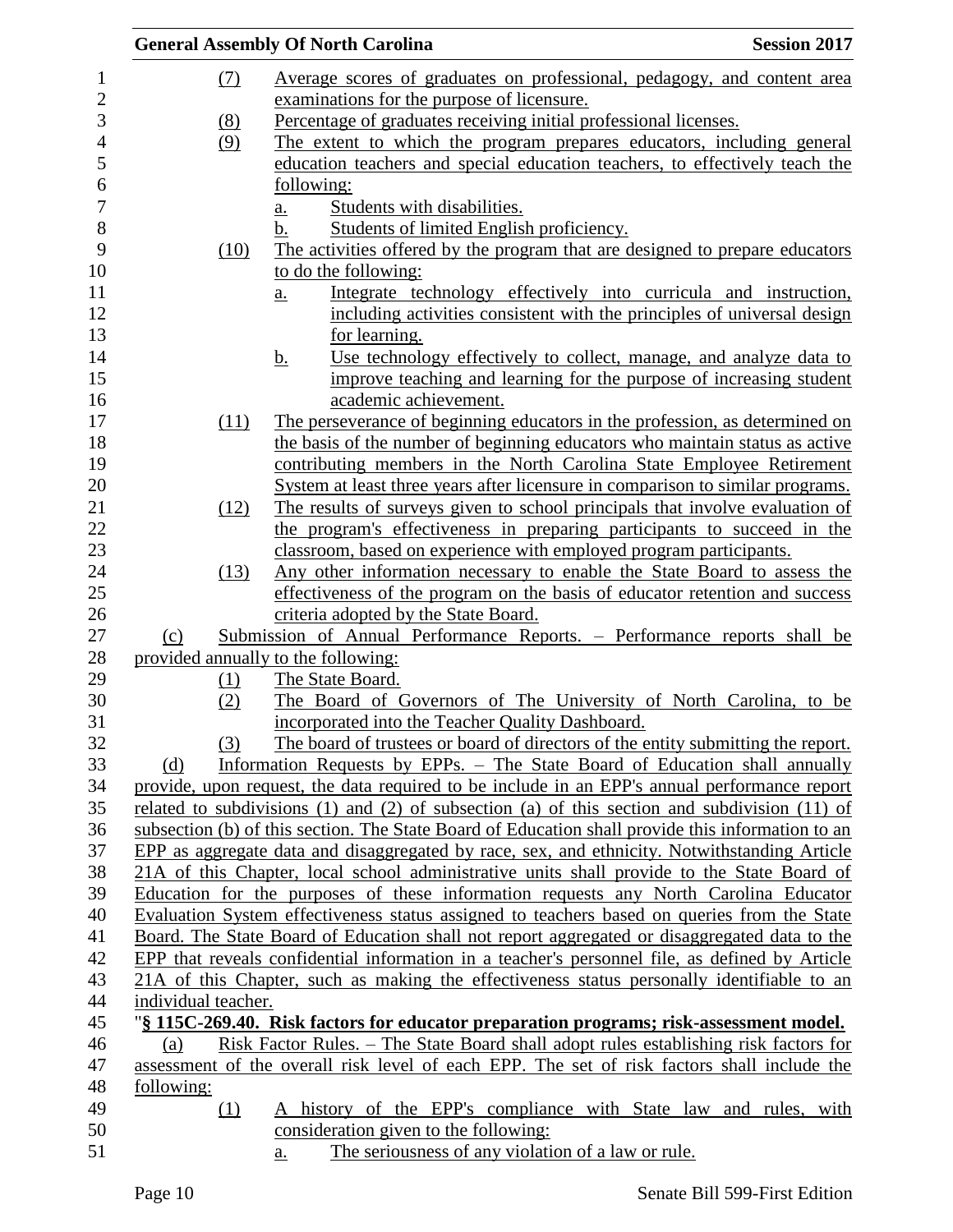|                            |                            | <b>General Assembly Of North Carolina</b>                                                       | <b>Session 2017</b>                   |
|----------------------------|----------------------------|-------------------------------------------------------------------------------------------------|---------------------------------------|
|                            | <u>b.</u>                  | Whether the violation resulted in an action being taken against the                             |                                       |
|                            |                            | EPP.                                                                                            |                                       |
|                            | $\underline{c}$ .          | Whether the violation was promptly remedied by the EPP.                                         |                                       |
|                            | $\underline{\mathrm{d}}$ . | The number of alleged violations.                                                               |                                       |
|                            | e.                         | Any other matter considered to be appropriate in evaluating the EPP's                           |                                       |
|                            |                            | compliance history.                                                                             |                                       |
| (2)                        |                            | Whether the program meets the accountability performance standards under                        |                                       |
|                            |                            | G.S. 115C-269.35.                                                                               |                                       |
| (b)                        |                            | CAEP Accreditation. - The rules for risk factors developed by the State Board may               |                                       |
|                            |                            | include whether an EPP is accredited by CAEP.                                                   |                                       |
| (c)                        |                            | Use of Risk Factors. – The State Board shall use the rules for risk factors when                |                                       |
|                            |                            | conducting monitoring, inspections, and compliance audits of EPPs, including evaluations        |                                       |
|                            |                            | associated with renewals of approval under G.S. 115C-269.10.                                    |                                       |
| "§ 115C-269.45. Sanctions. |                            |                                                                                                 |                                       |
| (a)                        |                            | Accountability Statuses. - The State Board shall at least annually review the                   |                                       |
|                            |                            | accountability status of each EPP. The State Board shall adopt rules necessary for the sanction |                                       |
|                            |                            | of EPPs that do not meet accountability standards or comply with State law or rules. The rules  |                                       |
|                            |                            | shall provide for the assignment of warned, probation, or revoked statuses according to the     |                                       |
| following criteria:        |                            |                                                                                                 |                                       |
| (1)                        |                            | Warned. – An EPP shall be assigned warned status if the program meets any                       |                                       |
|                            |                            | of the following criteria:                                                                      |                                       |
|                            | $\underline{a}$ .          | Fails to meet the performance standards set by the State Board for the                          |                                       |
|                            |                            | overall performance of all its students on any of the indicators set                            |                                       |
|                            |                            | forth in G.S. $115C-269.35(a)$ in any one year.                                                 |                                       |
|                            | <u>b.</u>                  | Fails to meet the performance standards in any two sex, race, or                                |                                       |
|                            |                            | ethnicity demographic groups on any of the indicators set forth in                              |                                       |
|                            |                            | G.S. 115C-269.35(a) in any one year.                                                            |                                       |
|                            | $\underline{c}$ .          | Fails to meet the performance standards for a sex, race, or ethnicity                           |                                       |
|                            |                            | demographic group on any of the indicators set forth in                                         |                                       |
|                            |                            | G.S. 115C-269.35(a)                                                                             | for two consecutively measured years, |
|                            |                            | regardless of whether the deficiency is in the same demographic                                 |                                       |
|                            |                            | group or standard.                                                                              |                                       |
|                            | <u>d.</u>                  | The State Board determines that the EPP has violated applicable laws                            |                                       |
|                            |                            | or rules that should result in warned status.                                                   |                                       |
| (2)                        |                            | Probation. - An EPP shall be assigned probation status if the program meets                     |                                       |
|                            |                            | any of the following criteria:                                                                  |                                       |
|                            | $\underline{a}$ .          | Fails to meet the performance standards set by the State Board for the                          |                                       |
|                            |                            | overall performance of all its students on any of the indicators set                            |                                       |
|                            |                            | forth in G.S. 115C-269.35(a) for two consecutively measured years.                              |                                       |
|                            | <u>b.</u>                  | Fails to meet the performance standards in any three sex, race, or                              |                                       |
|                            |                            | ethnicity demographic groups on any of the indicators set forth in                              |                                       |
|                            |                            | G.S. 115C-269.35(a) in any one year.                                                            |                                       |
|                            | $\underline{c}$ .          | Fails to meet the performance standards for a sex, race, or ethnicity                           |                                       |
|                            |                            | demographic group on any of the indicators set forth in                                         |                                       |
|                            |                            | G.S. 115C-269.35(a) for three consecutively measured years,                                     |                                       |
|                            |                            | regardless of whether the deficiency is in the same demographic                                 |                                       |
|                            |                            | group or standard.                                                                              |                                       |
|                            | <u>d.</u>                  | The State Board determines that the EPP has violated applicable laws                            |                                       |
|                            |                            | or rules that should result in probation status.                                                |                                       |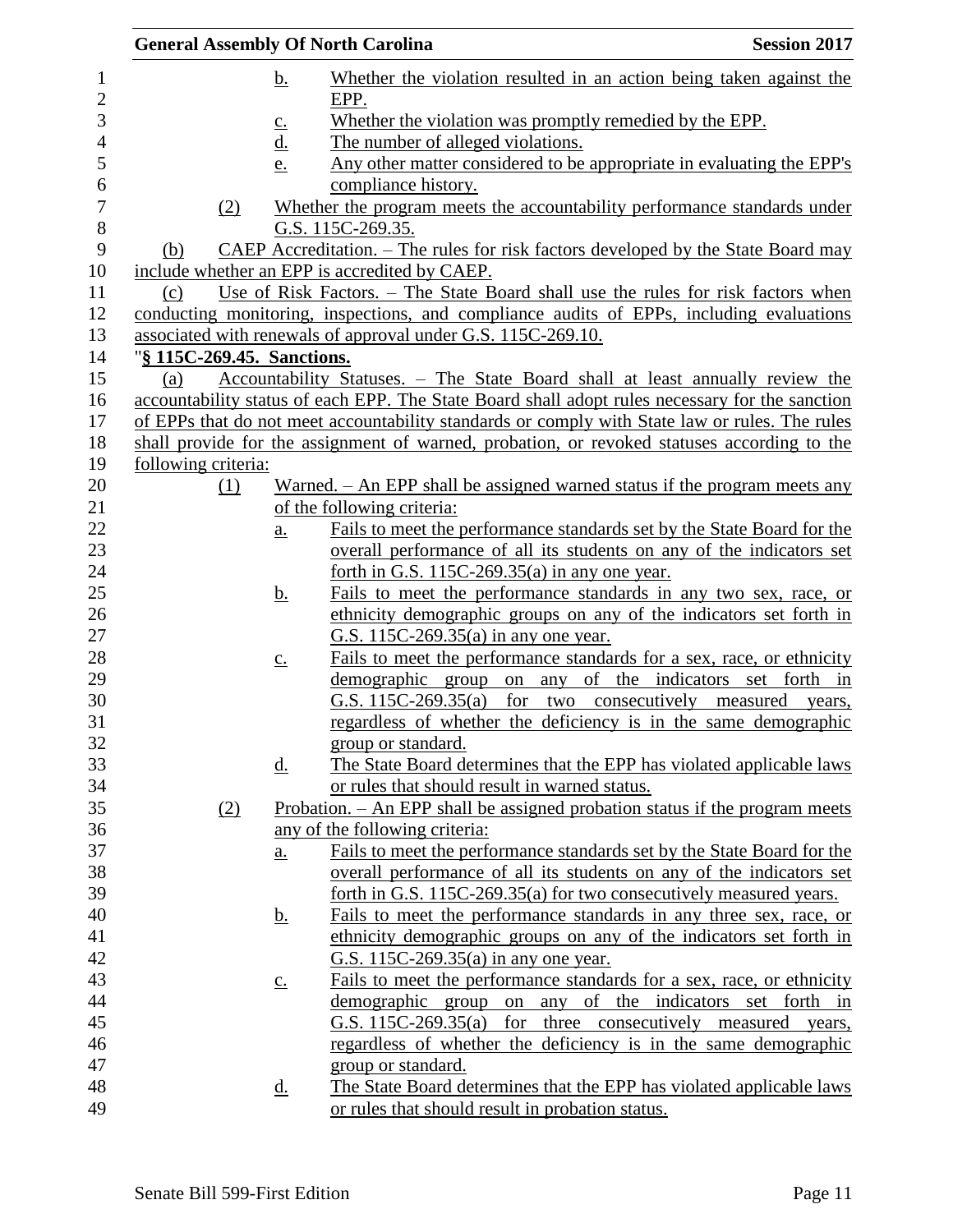|                           | <b>General Assembly Of North Carolina</b>                                                                                                                  | <b>Session 2017</b> |
|---------------------------|------------------------------------------------------------------------------------------------------------------------------------------------------------|---------------------|
| (3)                       | Revoked. – An EPP shall be assigned revoked status and its approval to                                                                                     |                     |
|                           | recommend students for educator licensure revoked if it meets any of the                                                                                   |                     |
|                           | following criteria:                                                                                                                                        |                     |
|                           | Is assigned probation status for three consecutively measured years.<br><u>a.</u>                                                                          |                     |
|                           | Has been on probation status for one year, and the State Board<br><u>b.</u>                                                                                |                     |
|                           | determines that revoking the program's approval is reasonably                                                                                              |                     |
|                           | necessary to achieve the purposes of this Article.                                                                                                         |                     |
| (b)                       | <u>Revocation. – Any revocation of an EPP's accountability status shall meet the</u>                                                                       |                     |
| following criteria:       |                                                                                                                                                            |                     |
| $\Omega$                  | Complies with the requirements of notice as described in subsection (f) of                                                                                 |                     |
|                           | this section.                                                                                                                                              |                     |
| (2)                       | Upon assignment of revoked status of EPP approval, the EPP shall not admit                                                                                 |                     |
|                           | new students, but may complete the training of students already admitted by                                                                                |                     |
|                           | the program and recommend them for licensure. If necessary, the State                                                                                      |                     |
|                           | Board and other EPPs shall cooperate to assist the previously admitted                                                                                     |                     |
|                           | students of the revoked EPP to complete their training.                                                                                                    |                     |
| (3)                       | A revocation shall be effective for a period of at least two years. After two                                                                              |                     |
|                           | years, the program may seek initial authorization to prepare educators for                                                                                 |                     |
|                           | licensure.                                                                                                                                                 |                     |
| (c)                       | Range of Sanctions. – In addition to revocation as provided in subsections (a) and                                                                         |                     |
|                           | (b) of this section, the rules described in subsection (a) of this section shall provide for the State                                                     |                     |
|                           | <u>Board to assign other sanctions deemed necessary, including one or more of the following:</u>                                                           |                     |
| <u>(1)</u>                | Requiring the EPP to obtain technical assistance approved by the State                                                                                     |                     |
|                           | Board.                                                                                                                                                     |                     |
| (2)                       | Requiring the EPP to obtain professional services under contract with                                                                                      |                     |
|                           | another entity.                                                                                                                                            |                     |
| (3)                       | Appointing a monitor to participate in and report to the State Board on the                                                                                |                     |
|                           | activities of the EPP.                                                                                                                                     |                     |
| (4)                       | Managing the EPP's enrollment.                                                                                                                             |                     |
| (d)                       | Particular Fields of Licensure. - Any sanction authorized or required to be taken                                                                          |                     |
|                           | against an EPP under subsection (c) of this section may also be taken with regard to a program                                                             |                     |
|                           | for a particular field of licensure authorized to be offered by an EPP.                                                                                    |                     |
| (e)                       | Costs. $-\text{Any costs associated with the sactions under subsection (c) of this section}$                                                               |                     |
| shall be paid by the EPP. |                                                                                                                                                            |                     |
| (f)                       | Notice, Hearing, and Appeal. – The State Board shall give written notice to the EPP                                                                        |                     |
|                           | by certified mail of an EPP's revocation of authorized status, including a written explanation of                                                          |                     |
|                           | the basis for the revocation. An EPP may commence a contested case as provided in Article 3                                                                |                     |
|                           | of Chapter 150B of the General Statutes as to the revocation by the State Board.                                                                           |                     |
|                           | "§ 115C-269.50. EPP report cards.                                                                                                                          |                     |
|                           | The State Board shall create a report card in a common format for each EPP that, at a                                                                      |                     |
|                           | minimum, summarizes the information collected in the annual performance reports, as set forth                                                              |                     |
|                           | in G.S. 115C-269.35(b). The State Board shall make the report cards available to the public                                                                |                     |
|                           | through the State Board's Internet Web site on an annual basis beginning December 15, 2019,                                                                |                     |
|                           | and shall submit the report to the Joint Legislative Education Oversight Committee annually by                                                             |                     |
| that date.                |                                                                                                                                                            |                     |
|                           | "\\the 3 115C-269.55. Reports of alleged violations regarding educator preparation programs.                                                               |                     |
| (a)                       | Authority. – The State Board shall adopt rules necessary to establish a process for a<br>student to report a violation of this Article to the State Board. |                     |
| (b)                       | EPP Notice to Students. – The State Board by rule shall require an EPP to notify                                                                           |                     |
|                           | students of the complaint process adopted under subsection (a) of this section. The notice shall                                                           |                     |
|                           | include the appropriate contact information, including name, mailing address, telephone                                                                    |                     |
|                           |                                                                                                                                                            |                     |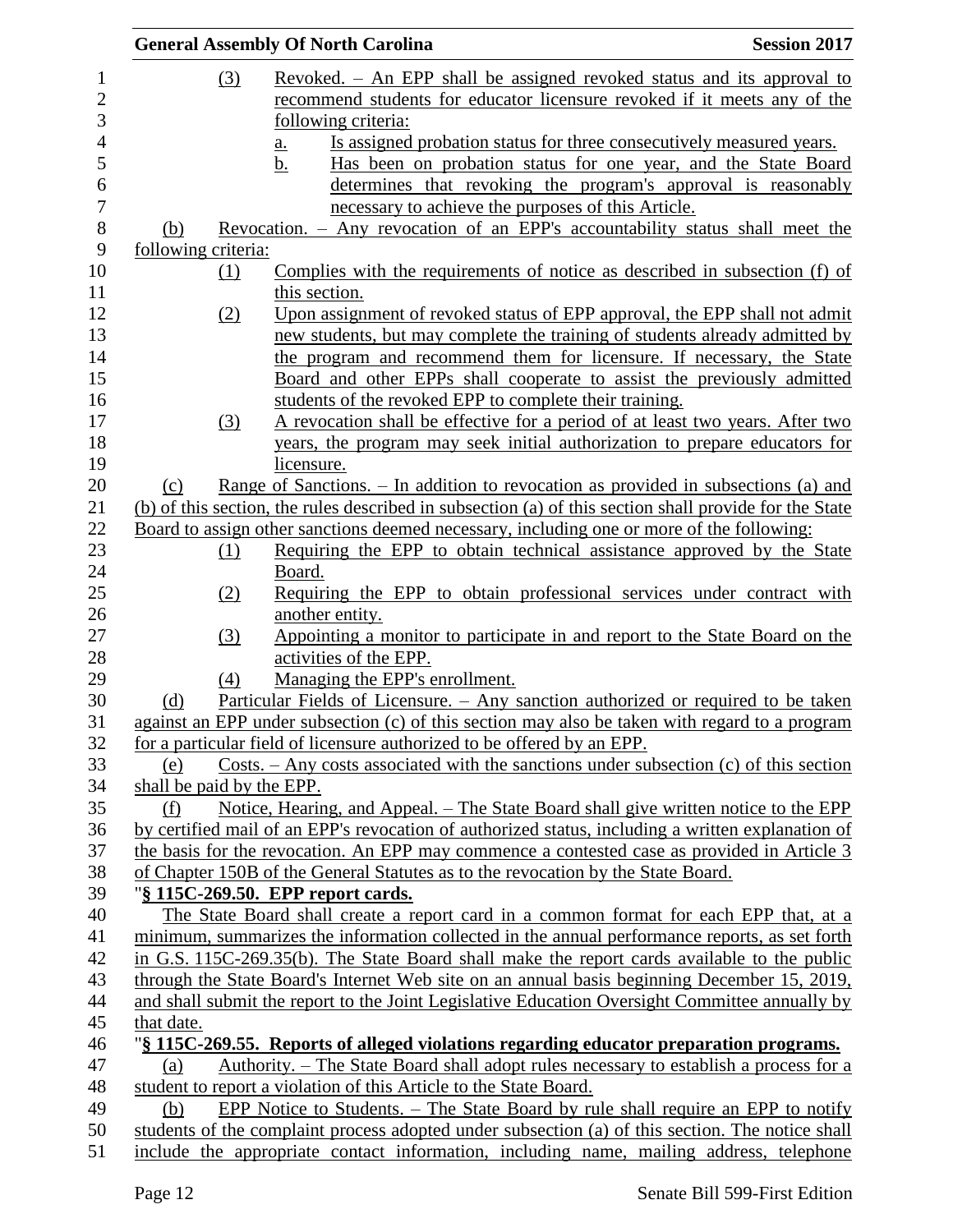| <b>General Assembly Of North Carolina</b><br><b>Session 2017</b>                                                                                                                               |
|------------------------------------------------------------------------------------------------------------------------------------------------------------------------------------------------|
| number, and Internet Web site address for the purpose of directing complaints to the State<br>$\mathbf{1}$                                                                                     |
| $\sqrt{2}$<br>Board. The EPP shall provide for that notification as follows:                                                                                                                   |
| 3<br>On the Internet Web site of the EPP, if the program maintains a Web site.<br>(1)                                                                                                          |
| On a sign prominently displayed in program facilities.<br>(2)                                                                                                                                  |
| In the student handbook.<br>(3)                                                                                                                                                                |
| <u>Notice of Complaint Process. – The State Board shall post the complaint process</u><br>(c)                                                                                                  |
| adopted under subsection (a) of this section on the State Board's Internet Web site.                                                                                                           |
| Limits on State Board Authority. – The State Board has no authority to mediate,<br>(d)                                                                                                         |
| arbitrate, or resolve contractual or commercial issues between an EPP and a student."                                                                                                          |
| <b>SECTION 2.(j)</b> Article 19 of Subchapter V of Chapter 115C of the General                                                                                                                 |
| Statutes is amended by adding a new section to read:                                                                                                                                           |
| "§ 115C-284.1. School administrator preparation programs.                                                                                                                                      |
| Rules for approval of school administrator preparation programs shall incorporate the                                                                                                          |
| criteria developed in accordance with G.S. 116-74.21 for assessing proposals under the School                                                                                                  |
| Administrator Training Program."                                                                                                                                                               |
|                                                                                                                                                                                                |
| PART III. EDUCATOR LICENSURE                                                                                                                                                                   |
| <b>SECTION 3.(a)</b> G.S. 115C-296 is repealed.                                                                                                                                                |
| <b>SECTION 3.(b)</b> Article 20 of Subchapter V of Chapter 115C of the General                                                                                                                 |
| Statutes is amended by adding a new section to read:                                                                                                                                           |
| "§ 115C-300.1. New teacher induction programs.                                                                                                                                                 |
| Induction Program. - The State Board of Education shall develop a new teacher<br>(a)                                                                                                           |
| induction program to provide ongoing support for teachers entering the profession. In                                                                                                          |
| developing the program, the State Board shall conduct a comprehensive study of the needs of                                                                                                    |
| new teachers and how those needs can be met through an orientation and mentor support                                                                                                          |
| program.                                                                                                                                                                                       |
| <u>New Teacher Guidelines. – For the purpose of helping local boards to support new</u><br>(b)                                                                                                 |
| teachers, the State Board shall develop and distribute guidelines that address optimum teaching                                                                                                |
| load, extracurricular duties, student assignment, and other working condition considerations.                                                                                                  |
| These guidelines shall provide that teachers holding initial professional licenses not be assigned                                                                                             |
| extracurricular activities unless they request the assignments in writing and that other                                                                                                       |
| noninstructional duties of these teachers be minimized.                                                                                                                                        |
| Mentor Teacher Training. – The State Board shall develop and coordinate a mentor<br>(c)                                                                                                        |
| teacher training program. The State Board shall develop criteria for selecting excellent,                                                                                                      |
| experienced, and qualified teachers to be participants in the mentor teacher training program,                                                                                                 |
| including requiring that mentor teachers have been rated, through formal evaluations, at least at<br>the "accomplished" level as part of the North Carolina Teacher Evaluation System and have |
| met expectations for student growth.                                                                                                                                                           |
| Mentor Funding. – The State Board of Education shall allot funds for mentoring<br>(d)                                                                                                          |
| services to local school administrative units based on the highest number of employees in the                                                                                                  |
| preceding three school years who (i) are paid with State, federal, or local funds and (ii) are                                                                                                 |
| either teachers paid on the first or second steps of the teacher salary schedule or instructional                                                                                              |
| support personnel paid on the first step of the instructional support personnel salary schedule.                                                                                               |
| Local school administrative units shall use these funds to provide mentoring support to                                                                                                        |
| eligible employees in accordance with a plan approved by the State Board of Education. The                                                                                                     |
| plan shall include information on how all mentors in the local school administrative unit will be                                                                                              |
| adequately trained to provide mentoring support."                                                                                                                                              |
| <b>SECTION 3.(c)</b> Subchapter V of Chapter 115C of the General Statutes is amended                                                                                                           |
| by adding a new Article to read:                                                                                                                                                               |
| "Article 17E.                                                                                                                                                                                  |
| "Licensure.                                                                                                                                                                                    |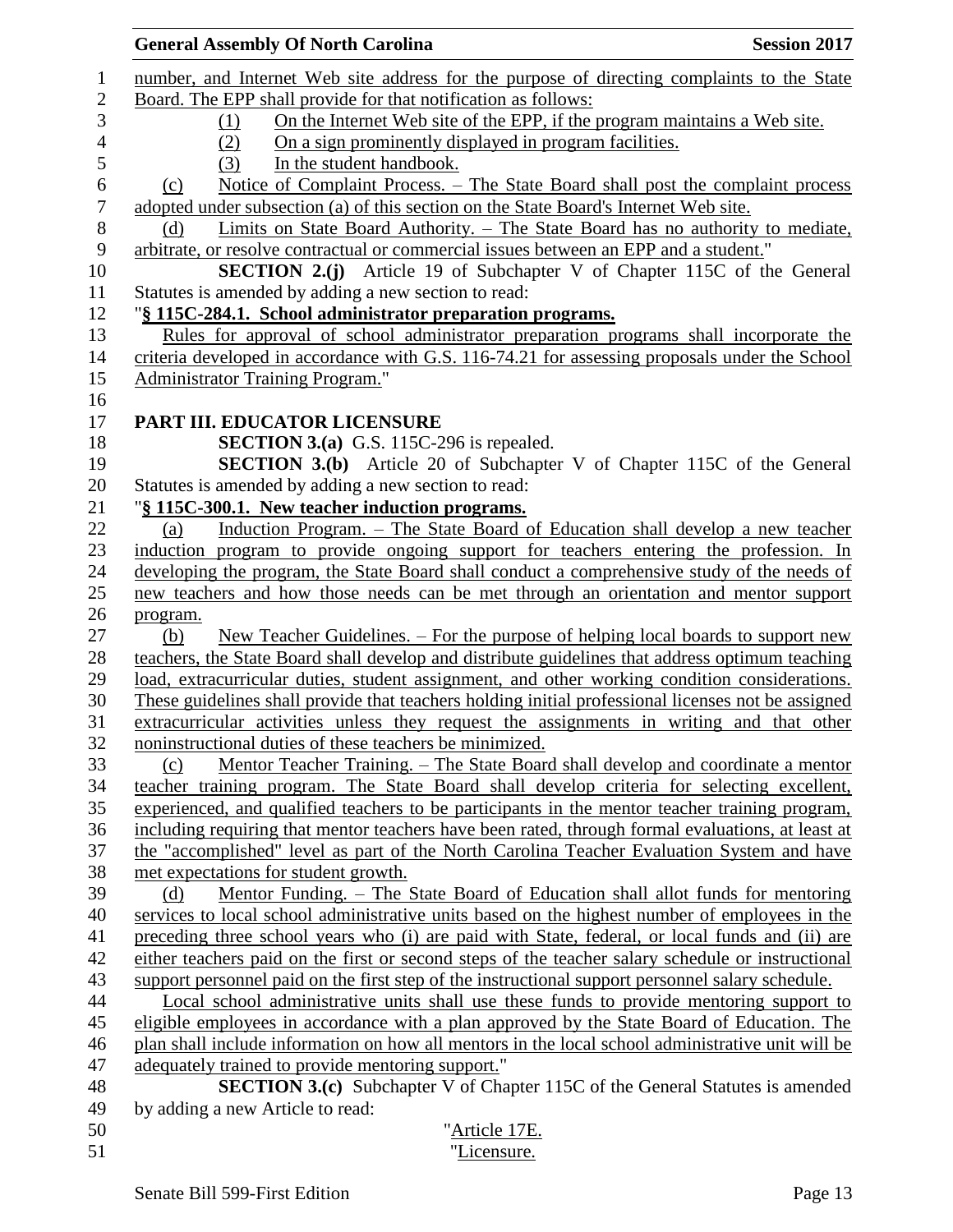|                              | <b>General Assembly Of North Carolina</b><br><b>Session 2017</b>                                   |  |
|------------------------------|----------------------------------------------------------------------------------------------------|--|
| "§ 115C-270.1. Definitions.  |                                                                                                    |  |
|                              | As used in this Article, the following definitions shall apply:                                    |  |
| (1)                          | Administrator. - An administrator or supervisor who serves in general and                          |  |
|                              | program administrator roles, as classified by the State Board. Administrators                      |  |
|                              | shall include superintendents, assistant or associate superintendents,                             |  |
|                              | principals, assistant principals, or curriculum-instructional specialists.                         |  |
| (2)                          | Professional educator. - An administrator, teacher, or student services                            |  |
|                              | personnel.                                                                                         |  |
| (3)                          | Recognized educator preparation program or recognized EPP. – As defined                            |  |
|                              | in G.S. $115C-269.1(15)$ .                                                                         |  |
| (4)                          | <u> Student services personnel. – An individual providing specialized assistance</u>               |  |
|                              | to students, teachers, administrators, or the education program in general, as                     |  |
|                              | classified by the State Board. Student services personnel shall include                            |  |
|                              | individuals employed in school counseling, school social work, school                              |  |
|                              | psychology, audiology, speech-language pathology, and media coordination.                          |  |
| (5)                          | Teacher. - An individual whose major responsibility is to either teach or                          |  |
|                              | directly supervise teaching, as classified by the State Board.                                     |  |
|                              | "§ 115C-270.5. State Board of Education establishes licensure requirements.                        |  |
| (a)                          | Authority. – The State Board of Education shall have entire control of licensing all               |  |
|                              | applicants for professional educator positions in all public schools of North Carolina, subject to |  |
|                              | the requirements of this Article. The State Board shall adopt rules for the issuance, renewal,     |  |
|                              | and extension of all licenses and shall determine and fix the salary for each grade and type of    |  |
| license which it authorizes. |                                                                                                    |  |
| (b)                          | Consultation - The State Board shall receive recommendations from the                              |  |
|                              | Professional Educator Preparation and Standards Commission and seek input from The                 |  |
|                              | University of North Carolina Board of Governors, the State Board of Community Colleges,            |  |
|                              | educator preparation programs, and such other public and private agencies as are necessary in      |  |
|                              | adopting rules required by this Article.                                                           |  |
|                              | "§ 115C-270.10. Licensure fees.                                                                    |  |
| (a)                          | Fee Schedule. – The State Board of Education shall establish by rule a schedule of                 |  |
|                              | fees for professional educator licensure and administrative changes. The fees established under    |  |
|                              | this section shall not exceed the actual cost of providing the service. The schedule may include   |  |
|                              | fees for any of the following services:                                                            |  |
| (1)                          | Application for demographic or administrative changes to a license.                                |  |
| (2)                          | Application for a duplicate license or for copies of documents in the                              |  |
|                              | licensure files.                                                                                   |  |
| (3)                          | Application for a renewal, extension, addition, upgrade, reinstatement, and                        |  |
|                              | variation to a license.                                                                            |  |
| $\left(4\right)$             | Initial application for a new graduate from any recognized educator                                |  |
|                              | preparation program.                                                                               |  |
| (5)                          | Initial application for an out-of-state applicant.                                                 |  |
| (6)                          | All other applications.                                                                            |  |
|                              | An applicant must pay any nonrefundable or nontransferable service fees at the time an             |  |
| application is submitted.    |                                                                                                    |  |
| (b)                          | Fee Increase Reporting. – The State Board of Education shall report to the Joint                   |  |
|                              | Legislative Education Oversight Committee by March 15 in any year that the amount of fees in       |  |
|                              | the fee schedule established under this section has been modified during the previous 12           |  |
|                              | months. The report shall include the number of personnel paid from licensure receipts, any         |  |
|                              | change in personnel paid from receipts, other related costs covered by the receipts, and the       |  |
|                              | estimated unexpended receipts as of June 30 of the year reported.                                  |  |
|                              | "§ 115C-270.15. Examination requirements for initial professional licenses.                        |  |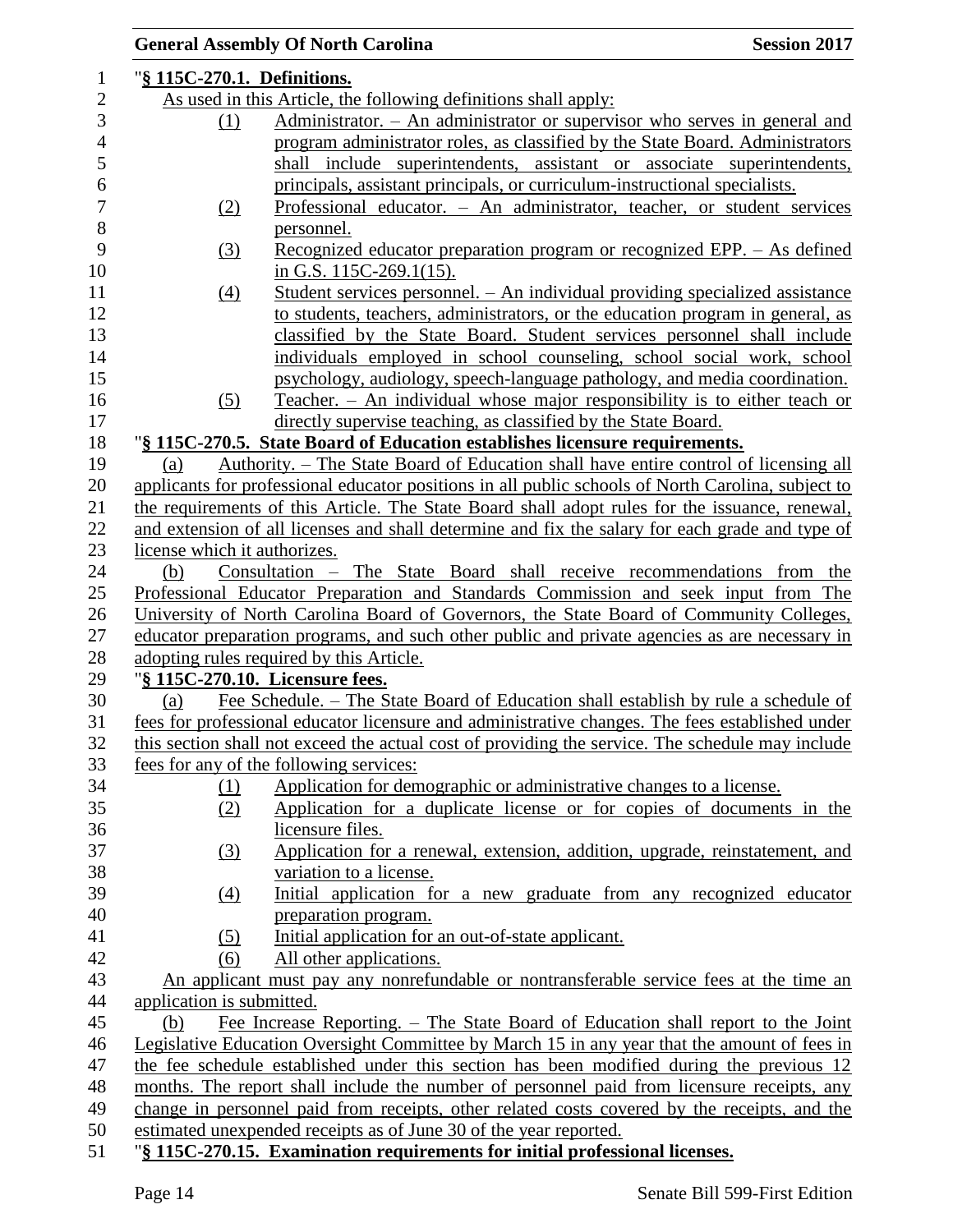### (a) Examination Score Requirements. – The State Board of Education shall require an applicant for an initial professional license to demonstrate the applicant's academic and professional preparation by achieving a prescribed minimum score on a standard examination appropriate and adequate for that purpose. Elementary education (K-6) and special education general curriculum teachers shall also achieve a prescribed minimum score on subtests or 6 standard examinations specific to teaching reading and mathematics.<br>
(b) Establishment of Minimum Scores. – The State Boa (b) Establishment of Minimum Scores. – The State Board shall adopt rules that establish the minimum scores for any required standard examinations and other measures necessary to assess the qualifications of professional educators as required under this section. For purposes of this section, the State Board shall not be subject to Article 2A of Chapter 150B of the General Statutes. At least 30 days prior to changing any rule adopted under this section, the State Board shall provide written notice to all recognized educator preparation programs and to all local boards of education. The written notice shall include the proposed revised rule. The State Board of Education shall make any required standard initial professional licensure exam rigorous and raise the prescribed minimum score as necessary to ensure that each applicant has received high-quality academic and professional preparation to teach effectively. (c) Time Line for Completion of Examinations. – The State Board of Education shall permit an applicant to fulfill any such testing requirement before or during the applicant's second year of teaching, provided the applicant took the examination at least once during the first year of teaching. "**§ 115C-270.20. Licensure requirements.** (a) Teacher Licenses. – The State Board shall adopt rules for the issuance of the following classes of teacher licenses, including required levels of preparation for each classification: (1) Continuing professional license or CPL. – A five-year renewable license issued to a teacher who has at least three years of licensed teaching experience and meets other requirements established by the State Board. A CPL shall remain in effect for five years after retirement. (2) Emergency license or EL. – A one-year nonrenewable license issued to an individual who holds a bachelor's degree with coursework relevant to the requested licensure area, but has not successfully completed a recognized educator preparation program and does not qualify for a residency license. An emergency license shall only be requested by the local board of education, and applicants for emergency licenses shall meet all other requirements established by the State Board. (3) Initial professional license or IPL. – A three-year nonrenewable license issued to an individual who has successfully completed a recognized educator preparation program and meets other requirements established by the State Board. (4) Lifetime license. – A license issued to a teacher after 50 or more years of teaching as a licensed teacher that requires no renewal. (5) Residency license or RL. – A one-year license issued to an individual who holds a bachelor's degree with coursework relevant to the requested licensure area, is enrolled in a recognized educator preparation program, and has completed a minimum of 30 hours of field experience and 150 hours of coursework or training. A residency license shall only be requested by the local board of education and shall be accompanied by a certification of supervision from the recognized educator preparation program in which the

**General Assembly Of North Carolina Session 2017**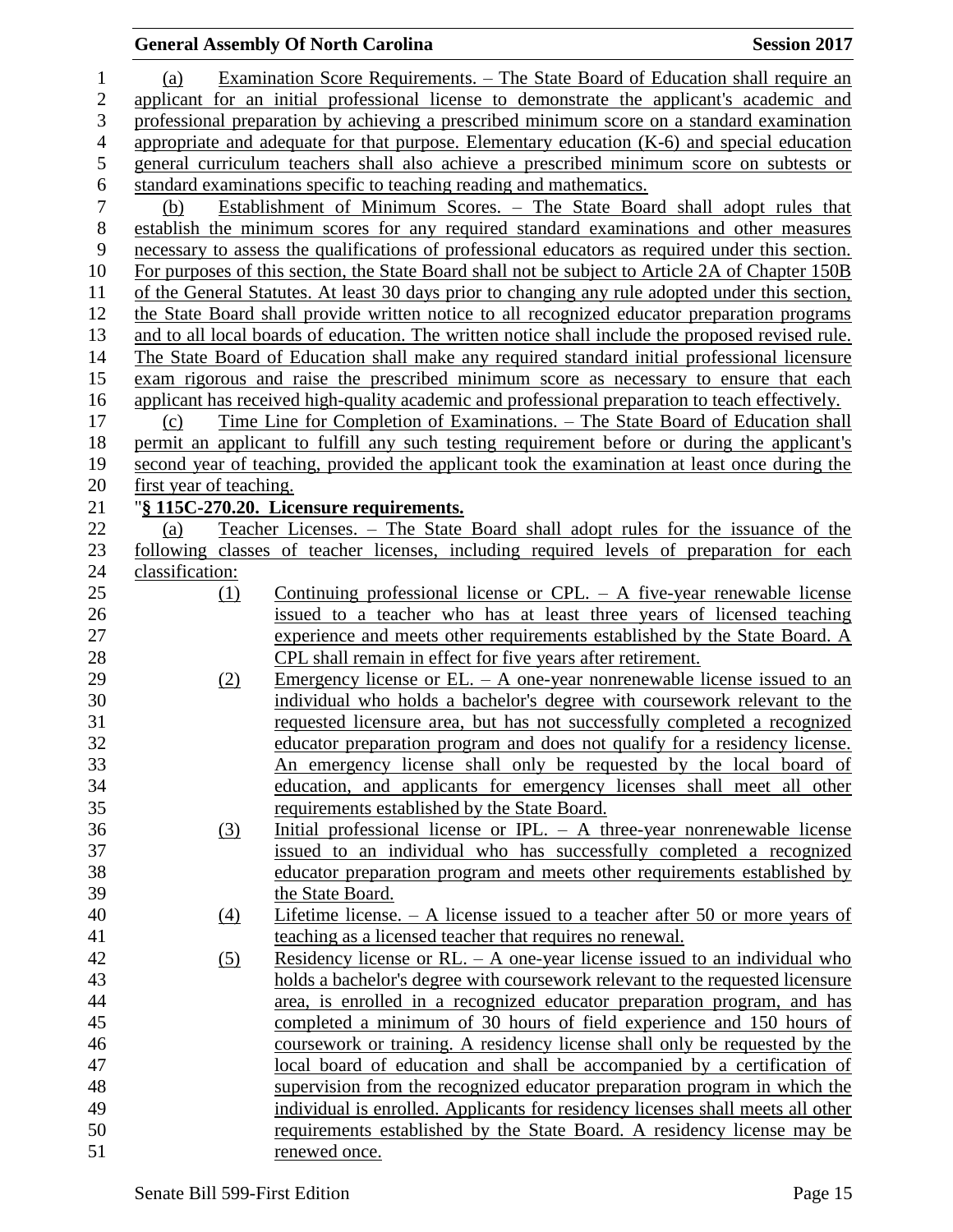|                  |                             | <b>General Assembly Of North Carolina</b>                                                             | <b>Session 2017</b> |
|------------------|-----------------------------|-------------------------------------------------------------------------------------------------------|---------------------|
| $\mathbf{1}$     | (6)                         | <u>Retirement licensure. <math>-</math> A five-year renewable license issued to a teacher</u>         |                     |
| $\overline{c}$   |                             | who retired with 30 or more years of teaching experience in North Carolina                            |                     |
| 3                |                             | and who has served as a substitute teacher at least once every three years                            |                     |
| $\overline{4}$   |                             | since retirement.                                                                                     |                     |
| 5                | (b)                         | Administrator and Student Services Personnel. - The State Board shall establish                       |                     |
| 6                |                             | classification and levels of preparation necessary for issuance of licenses for administrators and    |                     |
| $\boldsymbol{7}$ | student services personnel. |                                                                                                       |                     |
| 8                |                             | "§ 115C-270.25. Out-of-state license applicants.                                                      |                     |
| 9                |                             | Initial applications from an individual with an out-of-state teacher's license shall require the      |                     |
| 10               |                             | applicant to provide evidence of that teacher's effectiveness, when available, as measured by         |                     |
| 11               |                             | the evaluation system used in that applicant's state of current licensure at the time of              |                     |
| 12               |                             | application, including any growth measures included in that evaluation system. Applications           |                     |
| 13               |                             | that include the evidence of that educator's effectiveness shall be prioritized for review over       |                     |
| 14               |                             | initial applications from applicants with out-of-state licenses that do not include that              |                     |
| 15               |                             | information. An individual who does not include evidence of that teacher's effectiveness with         |                     |
| 16               |                             | the initial application shall only be eligible for an IPL.                                            |                     |
| 17               |                             | "§ 115C-270.30. Licensure renewal.                                                                    |                     |
| 18               | (a)                         | Licensure Renewal. - The State Board shall adopt rules establishing the                               |                     |
| 19               |                             | requirements for renewal of all professional educator licenses. These requirements shall reflect      |                     |
| 20               |                             | rigorous standards for continuing licensure and shall be aligned with high-quality professional       |                     |
| 21               |                             | development programs that reflect State priorities for improving student achievement.                 |                     |
| 22               | (b)                         | Teacher Licensure Renewal. – Rules for continuing licensure for teachers shall                        |                     |
| 23               | include the following:      |                                                                                                       |                     |
| 24               | (1)                         | For all teachers, at least eight continuing education credits with at least three                     |                     |
| 25               |                             | credits required in a teacher's academic subject area.                                                |                     |
| 26               | (2)                         | For elementary and middle school teachers, at least three continuing                                  |                     |
| 27               |                             | education credits related to literacy. Literacy renewal credits shall include                         |                     |
| 28               |                             | evidence-based assessment, diagnosis, and intervention strategies for                                 |                     |
| 29               |                             | students not demonstrating reading proficiency. Oral language, phonemic                               |                     |
| 30               |                             | awareness, phonics, vocabulary, fluency, and<br>phonological<br>and                                   |                     |
| 31               |                             | comprehension shall be addressed in literacy-related activities leading to                            |                     |
| 32               |                             | license renewal for elementary school teachers.                                                       |                     |
| 33               | (3)                         | For retirement licensure, at least 640 hours of documented substitute                                 |                     |
| 34               |                             | teaching each renewal cycle and eight hours of annual professional                                    |                     |
| 35               |                             | development approved by a local school administrative unit.                                           |                     |
| 36               | $\left(4\right)$            | For all teachers employed by a local board of education, evidence of a rating                         |                     |
| 37               |                             | of at least proficient on the most recent annual evaluation to maintain the                           |                     |
| 38               |                             | current license status. A teacher who is unable to satisfy this requirement,                          |                     |
| 39               |                             | but has been placed on a mandatory improvement plan, may be eligible to                               |                     |
| 40               |                             | receive an IPL if that teacher satisfies all other licensure requirements.                            |                     |
| 41               | (c)                         | License Renewal Rules Review. – The rules for licensure renewal shall be reviewed                     |                     |
| 42               |                             | at least once every five years by the State Board of Education to do the following:                   |                     |
| 43<br>44         | (1)                         | Reevaluate and enhance the requirements for renewal of professional                                   |                     |
| 45               |                             | educator licenses.                                                                                    |                     |
|                  | (2)                         | Consider modifications in the license renewal achievement to make it a                                |                     |
| 46<br>47         |                             | mechanism for professional educators to renew continually their knowledge<br>and professional skills. |                     |
| 48               |                             | Integrate digital teaching and learning into the requirements for licensure                           |                     |
| 49               | (3)                         | renewal.                                                                                              |                     |
| 50               |                             | "§ 115C-270.35. License suspension and revocation.                                                    |                     |
|                  |                             |                                                                                                       |                     |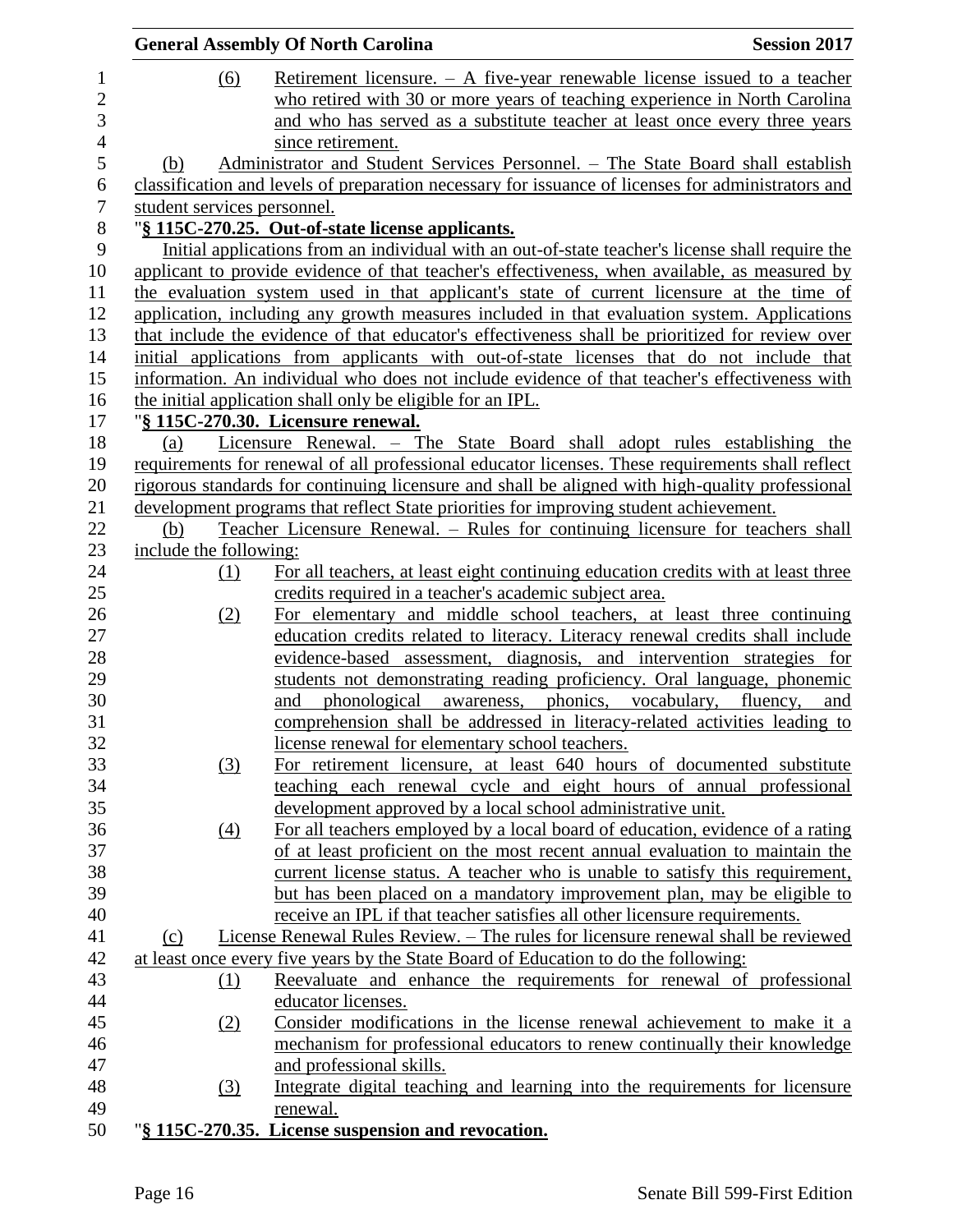|                  |                  | <b>General Assembly Of North Carolina</b><br><b>Session 2017</b>                                  |  |
|------------------|------------------|---------------------------------------------------------------------------------------------------|--|
| $\mathbf{1}$     | (a)              | The State Board shall adopt rules to establish the reasons and procedures for the                 |  |
| $\overline{c}$   |                  | suspension and revocation of licenses, subject to the requirements of this section.               |  |
| 3                | (b)              | Automatic Revocation With No Hearing. - The State Board shall automatically                       |  |
| $\overline{4}$   |                  | revoke the license of a professional educator without the right to a hearing upon receiving       |  |
| 5                |                  | verification of the identity of the professional educator together with a certified copy of a     |  |
| $\boldsymbol{6}$ |                  | criminal record showing that the professional educator has entered a plea of guilty or nolo       |  |
| $\tau$           |                  | contendere to or has been finally convicted of any of the following crimes:                       |  |
| $8\,$            | (1)              | Murder in the first or second degree, G.S. 14-17.                                                 |  |
| 9                | (2)              | Conspiracy or solicitation to commit murder, G.S. 14-18.1.                                        |  |
| 10               | (3)              | Rape or sexual offense, as defined in Article 7B of Chapter 14 of the                             |  |
| 11               |                  | <b>General Statutes.</b>                                                                          |  |
| 12               | $\left(4\right)$ | Felonious assault with deadly weapon with intent to kill or inflicting serious                    |  |
| 13               |                  | injury, G.S. 14-32.                                                                               |  |
| 14               | (5)              | Kidnapping, G.S. 14-39.                                                                           |  |
| 15               | (6)              | Abduction of children, G.S. 14-41.                                                                |  |
| 16               | (7)              | Crime against nature, G.S. 14-177.                                                                |  |
| 17               | (8)              | Incest, G.S. 14-178 or G.S. 14-179.                                                               |  |
| 18               | (9)              | Employing or permitting minor to assist in offense against public morality                        |  |
| 19               |                  | and decency, G.S. 14-190.6.                                                                       |  |
| 20               | (10)             | Dissemination to minors under the age of 16 years, G.S. 14-190.7.                                 |  |
| 21               | (11)             | Dissemination to minors under the age of 13 years, G.S. 14-190.8.                                 |  |
| 22               | (12)             | Displaying material harmful to minors, G.S. 14-190.14.                                            |  |
| 23               | (13)             | Disseminating harmful material to minors, G.S. 14-190.15.                                         |  |
| 24               | (14)             | First degree sexual exploitation of a minor, G.S. 14-190.16.                                      |  |
| 25               | (15)             | Second degree sexual exploitation of a minor, G.S. 14-190.17.                                     |  |
| 26               | (16)             | Third degree sexual exploitation of a minor, G.S. 14-190.17A.                                     |  |
| 27               | (17)             | Taking indecent liberties with children, G.S. 14-202.1.                                           |  |
| 28               | (18)             | Solicitation of child by computer to commit an unlawful sex act,                                  |  |
| 29               |                  | G.S. 14-202.3.                                                                                    |  |
| 30               | (19)             | Taking indecent liberties with a student, G.S. 14-202.4.                                          |  |
| 31               | (20)             | Prostitution, G.S. 14-204.                                                                        |  |
| 32               | (21)             | Patronizing a prostitute who is a minor or a mentally disabled person,                            |  |
| 33               |                  | G.S. 14-205.2(c) or (d).                                                                          |  |
| 34               | (22)             | <u>Promoting prostitution of a minor or a mentally disabled person,</u>                           |  |
| 35               |                  | G.S. $14-205.3(b)$ .                                                                              |  |
| 36               | (23)             | Child abuse under G.S. 14-318.4.                                                                  |  |
| 37               |                  | The State Board shall mail notice of its intent to act pursuant to this subsection by certified   |  |
| 38               |                  | mail, return receipt requested, directed to the professional educator's last known address. The   |  |
| 39               |                  | notice shall inform the professional educator that it will revoke the person's license unless the |  |
| 40               |                  | professional educator notifies the State Board in writing within 10 days after receipt of the     |  |
| 41               |                  | notice that the defendant identified in the criminal record is not the same person as the         |  |
| 42               |                  | professional educator. If the professional educator provides this written notice to the State     |  |
| 43               |                  | Board, the State Board shall not revoke the license unless it can establish as a fact that the    |  |
| 44               |                  | defendant and the professional educator are the same person.                                      |  |
| 45               | (c)              | Mandatory Revocation. - The State Board shall revoke the license of a professional                |  |
| 46               |                  | educator if the State Board receives notification from a local board of education or the          |  |
| 47               |                  | Secretary of Health and Human Services that a professional educator has received a rating on      |  |
| 48               |                  | any standard that was identified as an area of concern on the mandatory improvement plan that     |  |
| 49               |                  | was below proficient or otherwise represented unsatisfactory or below standard performance        |  |
| 50               |                  | under G.S. 115C-333(d) and G.S. 115C-333.1(f).                                                    |  |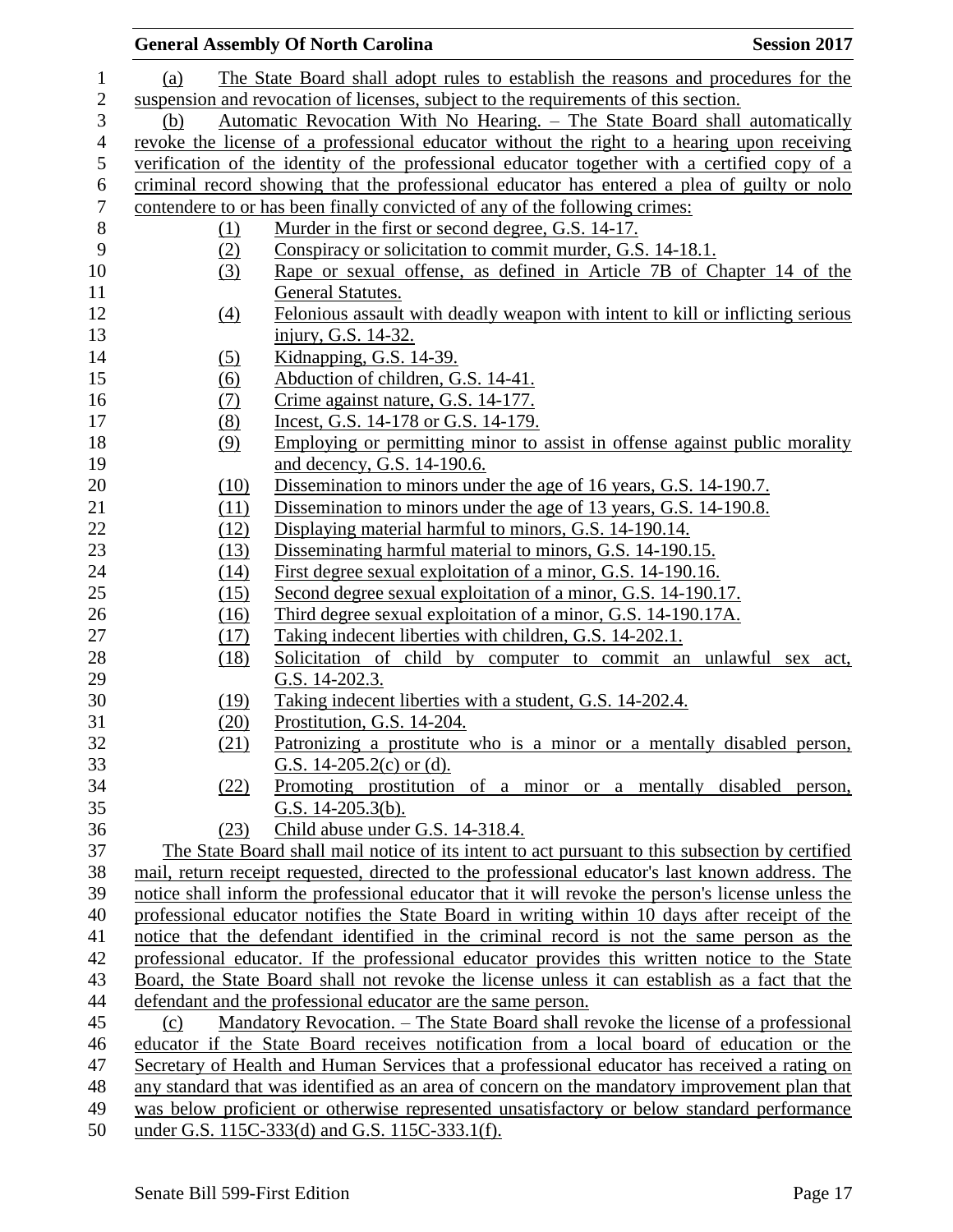#### **General Assembly Of North Carolina Session 2017**  (d) Discretionary Revocation. – The State Board may revoke or refuse to renew a professional educator's license when the Board identifies the school in which the professional educator is employed as low-performing under G.S. 115C-105.37 or G.S. 143B-146.5, and the assistance team assigned to that school makes the recommendation to revoke or refuse to renew the professional educator's license for one or more reasons established by the State Board in its rules for license suspension or revocation. (e) Subpoena Power. – The State Board may issue subpoenas for the purpose of obtaining documents or the testimony of witnesses in connection with proceedings to suspend or revoke licenses. In addition, the Board shall have the authority to contract with individuals who are qualified to conduct investigations in order to obtain all information needed to assist the Board in the proper disposition of allegations of misconduct by licensed persons." **PART IV. CONFORMING CHANGES SECTION 4.(a)** G.S. 93B-15.1(i) reads as rewritten: "(i) For the purposes of this section, the State Board of Education shall be considered an occupational licensing board when issuing teacher licenses under G.S. 115C-296.Article 17E of Subchapter V of Chapter 115C of the General Statutes." **SECTION 4.(b)** G.S. 115C-296.7(g) reads as rewritten: "(g) NC Teaching Corps members shall be granted lateral entry teaching residency 20 licenses pursuant to G.S. 115C-296.12(a). Article 17E of this Chapter." **SECTION 4.(c)** G.S. 115C-333(d) reads as rewritten: "(d) State Board Notification. – If a local board dismisses an employee of a low-performing school who is a teacher with career status for any reason except a reduction in force under G.S. 115C-325(e)(1)l., or dismisses an employee who is a teacher on contract for cause or elects to not renew an employee's contract as a result of a superintendent's recommendation under subsection (b) or (c) of this section, it shall notify the State Board of the action, and the State Board annually shall provide to all local boards the names of those individuals. If a local board hires one of these individuals, within 60 days the superintendent or the superintendent's designee shall observe the employee, develop a mandatory improvement plan to assist the employee, and submit the plan to the State Board. The State Board shall review the mandatory improvement plan and may provide comments and suggestions to the superintendent. If on the next evaluation the employee receives a rating on any standard that was identified as an area of concern on the mandatory improvement plan that is again below proficient or otherwise represents unsatisfactory or below standard performance, the local board shall notify the State Board and the State Board shall initiate a proceeding to revoke the employee's license under G.S. 115C-296(d).G.S. 115C-270.35. If on this next evaluation the employee receives at least a proficient rating on all of the performance standards that were identified as areas of concern on the mandatory improvement plan, the local board shall notify the State Board that the employee is in good standing and the State Board shall not continue to provide the individual's name to local boards under this subsection unless the employee is a teacher with career status and is subsequently dismissed under G.S. 115C-325 except for a reduction in force, or the employee is a teacher on contract subsequently dismissed under G.S. 115C-325.4." **SECTION 4.(d)** G.S. 115C-333.1(f) reads as rewritten:

 "(f) State Board Notification. – If a local board dismisses a teacher with career status for any reason except a reduction in force under G.S. 115C-325(e)(1)l., or dismisses a teacher on contract for cause or elects to not renew a teacher's contract as a result of a superintendent's recommendation under subsection (d) of this section, it shall notify the State Board of the action, and the State Board annually shall provide to all local boards the names of those teachers. If a local board hires one of these teachers, within 60 days the superintendent or the superintendent's designee shall observe the teacher, develop a mandatory improvement plan to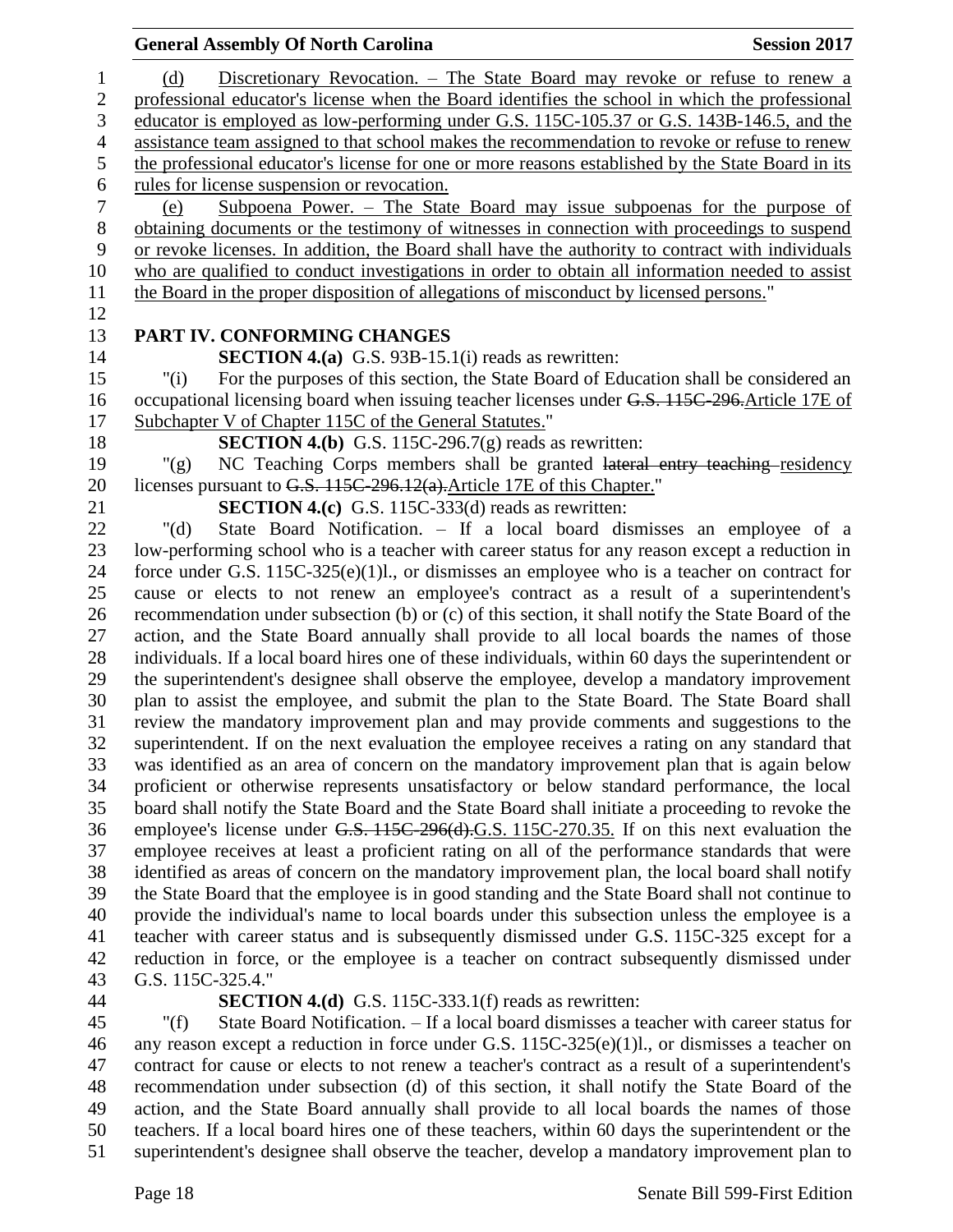#### **General Assembly Of North Carolina Session 2017**

 assist the teacher, and submit the plan to the State Board. The State Board shall review the mandatory improvement plan and may provide comments and suggestions to the superintendent. If on the next evaluation the teacher receives a rating on any standard that was an area of concern on the mandatory improvement plan that is again below proficient or a rating that otherwise represents unsatisfactory or below standard performance, the local board shall notify the State Board, and the State Board shall initiate a proceeding to revoke the teacher's license under G.S. 115C-296(d).G.S. 115C-270.35. If on the next evaluation the teacher receives at least a proficient rating on all of the overall performance standards that were areas of concern on the mandatory improvement plan, the local board shall notify the State Board that the teacher is in good standing, and the State Board shall not continue to provide the teacher's name to local boards under this subsection unless the teacher has career status and is subsequently dismissed under G.S. 115C-325 except for a reduction in force or is a teacher on contract who is subsequently dismissed under G.S. 115C-325.4. If, however, on this next evaluation the teacher receives a developing rating on any standards that were areas of concern on the mandatory improvement plan, the teacher shall have one more year to bring the rating to proficient if the local board elects to renew the teacher's contract. If by the end of this second year the teacher is not proficient in all standards that were areas of concern on the mandatory improvement plan, the local board shall notify the State Board, and the State Board shall initiate a proceeding to revoke the teacher's license under 20 G.S. 115C-296(d).G.S. 115C-270.35."

**SECTION 4.(e)** G.S. 115D-5(p) reads as rewritten:

 "(p) The North Carolina Community College System may offer courses, in accordance 23 with the lateral entry program of study established under G.S. 115C-296.12, Article 17D of Subchapter V of Chapter 115C of the General Statutes, to individuals who choose to enter the 25 teaching profession by lateral entry-through residency licensure."

**SECTION 4.(f)** G.S. 116-239.5(a) reads as rewritten:

 "(a) The Board of Governors, in consultation with the constituent institutions of The University of North Carolina with educator preparation programs, shall designate eight constituent institutions to establish laboratory schools to serve public school students in accordance with the provisions of this Article. The Board of Governors shall select eight constituent institutions with quality educator preparation programs as demonstrated by the annual performance measures reported by the constituent institutions in accordance with G.S. 115C-296.13.G.S. 115C-269.35."

**SECTION 4.(g)** G.S. 116-239.13(5) reads as rewritten:

 "(5) Information on the student outcomes for students who are enrolled in each educator preparation program who obtained clinical experience in school leadership and teaching in the lab schools, including the performance elements reported under G.S. 115C-296.13(b).G.S. 115C-269.35."

# **PART V. ENSURE AVAILABILITY OF INFORMATION ON TEACHER VACANCIES**

- **SECTION 5.(a)** G.S. 115C-12(22) reads as rewritten:
- "(22) Duty to Monitor the State of the Teaching Profession in North Carolina. –
- **a.** The State Board of Education shall monitor and compile an annual report on the state of the teaching profession in North Carolina that includes data on the decisions of teachers to leave the teaching profession. The State Board shall adopt standard procedures for each local board of education to use in requesting the information from teachers who are not continuing to work as teachers in the local school administrative unit and shall require each local board of education to report the information to the State Board in a standard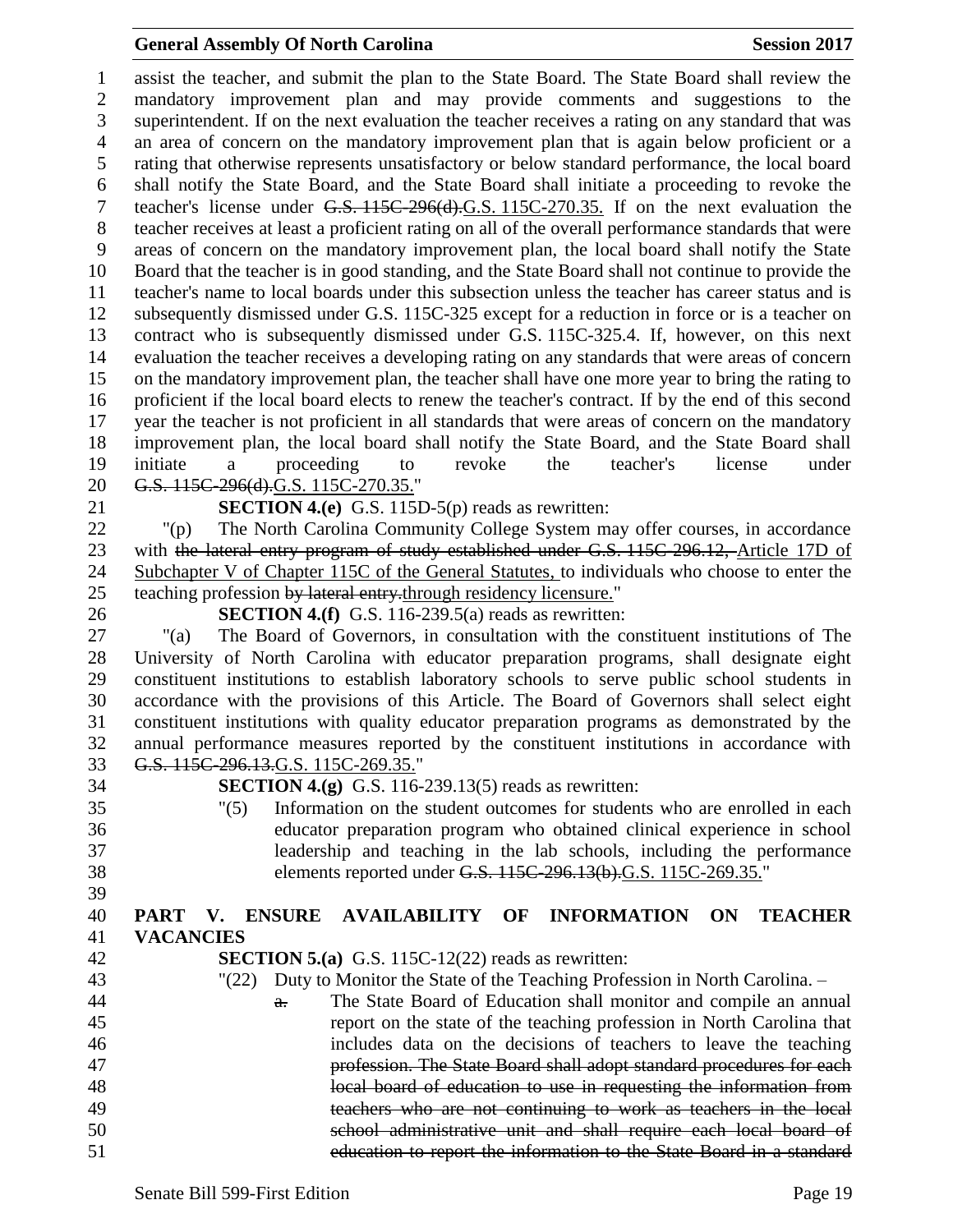|     |     |                |                  | <b>General Assembly Of North Carolina</b>            |                                                                                                                                               | <b>Session 2017</b> |
|-----|-----|----------------|------------------|------------------------------------------------------|-----------------------------------------------------------------------------------------------------------------------------------------------|---------------------|
|     |     |                |                  |                                                      | format adopted by the State Board profession and data on teaching                                                                             |                     |
|     |     |                |                  |                                                      | positions that local boards of education are unable to fill, as provided                                                                      |                     |
|     |     |                |                  | in G.S. 115C-299.5.                                  |                                                                                                                                               |                     |
|     |     | $\mathbf{b}$ . |                  |                                                      | The annual teacher transition report shall include data on the                                                                                |                     |
|     |     |                |                  | following:                                           |                                                                                                                                               |                     |
|     |     |                | $\ddagger$       |                                                      | The number of teachers who left the profession without                                                                                        |                     |
|     |     |                |                  |                                                      | remaining in the field of education and the reasons for                                                                                       |                     |
|     |     |                |                  |                                                      | teachers leaving the profession.                                                                                                              |                     |
|     |     |                | $\overline{2}$ . |                                                      | The number of teachers who left their employment to teach in                                                                                  |                     |
|     |     |                |                  | other states.                                        |                                                                                                                                               |                     |
|     |     |                | $\frac{3}{2}$ .  |                                                      | The number of teachers who left their employment to work in                                                                                   |                     |
|     |     |                |                  |                                                      | another school in North Carolina, including nonpublic                                                                                         |                     |
|     |     |                |                  |                                                      | schools and charter schools.                                                                                                                  |                     |
|     |     |                | 4.               |                                                      | The number of teachers who left a classroom position for                                                                                      |                     |
|     |     |                |                  |                                                      |                                                                                                                                               |                     |
|     |     |                |                  |                                                      | another type of educational position.                                                                                                         |                     |
|     |     |                | 5.               |                                                      | The number of teachers who left employment in hard to staff                                                                                   |                     |
|     |     |                |                  |                                                      | schools. A hard-to-staff school shall be any school identified                                                                                |                     |
|     |     |                |                  |                                                      | as low-performing, as provided in G.S. 115C-105.37.                                                                                           |                     |
|     |     |                | 6.               |                                                      | The number of teachers who left employment in hard-to-staff                                                                                   |                     |
|     |     |                |                  |                                                      | subject areas. A hard to staff subject area is either of the                                                                                  |                     |
|     |     |                |                  | following:                                           |                                                                                                                                               |                     |
|     |     |                |                  | $\mathbf{F}$                                         | As defined by the United States Department of                                                                                                 |                     |
|     |     |                |                  |                                                      | Education.                                                                                                                                    |                     |
|     |     |                |                  | H <sub>r</sub>                                       | A subject area that has resulted in a long-term                                                                                               |                     |
|     |     |                |                  |                                                      | vacancy of 16 months or more at a particular school in<br>a local school administrative unit.                                                 |                     |
|     |     |                |                  |                                                      |                                                                                                                                               |                     |
|     |     | $e_{i}$        |                  |                                                      | The annual teacher transition report by the State Board of Education                                                                          |                     |
|     |     |                |                  |                                                      | shall disaggregate the data included in sub-subdivision b. of this                                                                            |                     |
|     |     |                |                  |                                                      | subdivision by teacher effectiveness status at a statewide level. The                                                                         |                     |
|     |     |                |                  |                                                      | report shall not disaggregate data on teacher effectiveness status at a<br>local school administrative unit level.                            |                     |
|     |     |                |                  |                                                      |                                                                                                                                               |                     |
|     |     |                |                  |                                                      | Notwithstanding Article 21A of this Chapter, local school                                                                                     |                     |
|     |     |                |                  |                                                      | administrative units shall provide to the State Board of Education for                                                                        |                     |
|     |     |                |                  |                                                      | the purposes of this report any North Carolina Educator Evaluation<br>System (NCEES) effectiveness status assigned to teachers who left       |                     |
|     |     |                |                  |                                                      |                                                                                                                                               |                     |
|     |     |                |                  | employment.                                          |                                                                                                                                               |                     |
|     |     |                |                  |                                                      | The State Board of Education shall not report disaggregated data<br>that reveals confidential information in a teacher's personnel file, as   |                     |
|     |     |                |                  |                                                      |                                                                                                                                               |                     |
|     |     |                |                  |                                                      | defined by Article 21A of this Chapter, such as making the                                                                                    |                     |
|     |     |                |                  |                                                      | effectiveness status personally identifiable to an individual teacher."                                                                       |                     |
|     |     |                |                  |                                                      | <b>SECTION 5.(b)</b> Article 20 of Subchapter V of Chapter 115C of the General                                                                |                     |
|     |     |                |                  | Statutes is amended by adding a new section to read: |                                                                                                                                               |                     |
|     |     |                |                  |                                                      | "\\$\\frac{115C-299.5} Duty to monitor the state of the teaching profession.                                                                  |                     |
| (a) |     |                |                  |                                                      | Definitions. – As used in this section, the following definitions apply:                                                                      |                     |
|     | (1) |                |                  |                                                      | Hard-to-staff school. - Any school identified as low-performing, as provided                                                                  |                     |
|     |     |                |                  | in G.S. 115C-105.37.                                 |                                                                                                                                               |                     |
|     | (2) |                |                  |                                                      | <u>Hard-to-staff subject area. <math>- A</math> subject area that is either of the following:</u>                                             |                     |
|     |     | <u>a.</u>      |                  |                                                      | As defined by the United States Department of Education.                                                                                      |                     |
|     |     | <u>b.</u>      |                  |                                                      | A subject area that has resulted in a long-term vacancy of 16 months<br>or more at a particular school in a local school administrative unit. |                     |
|     |     |                |                  |                                                      |                                                                                                                                               |                     |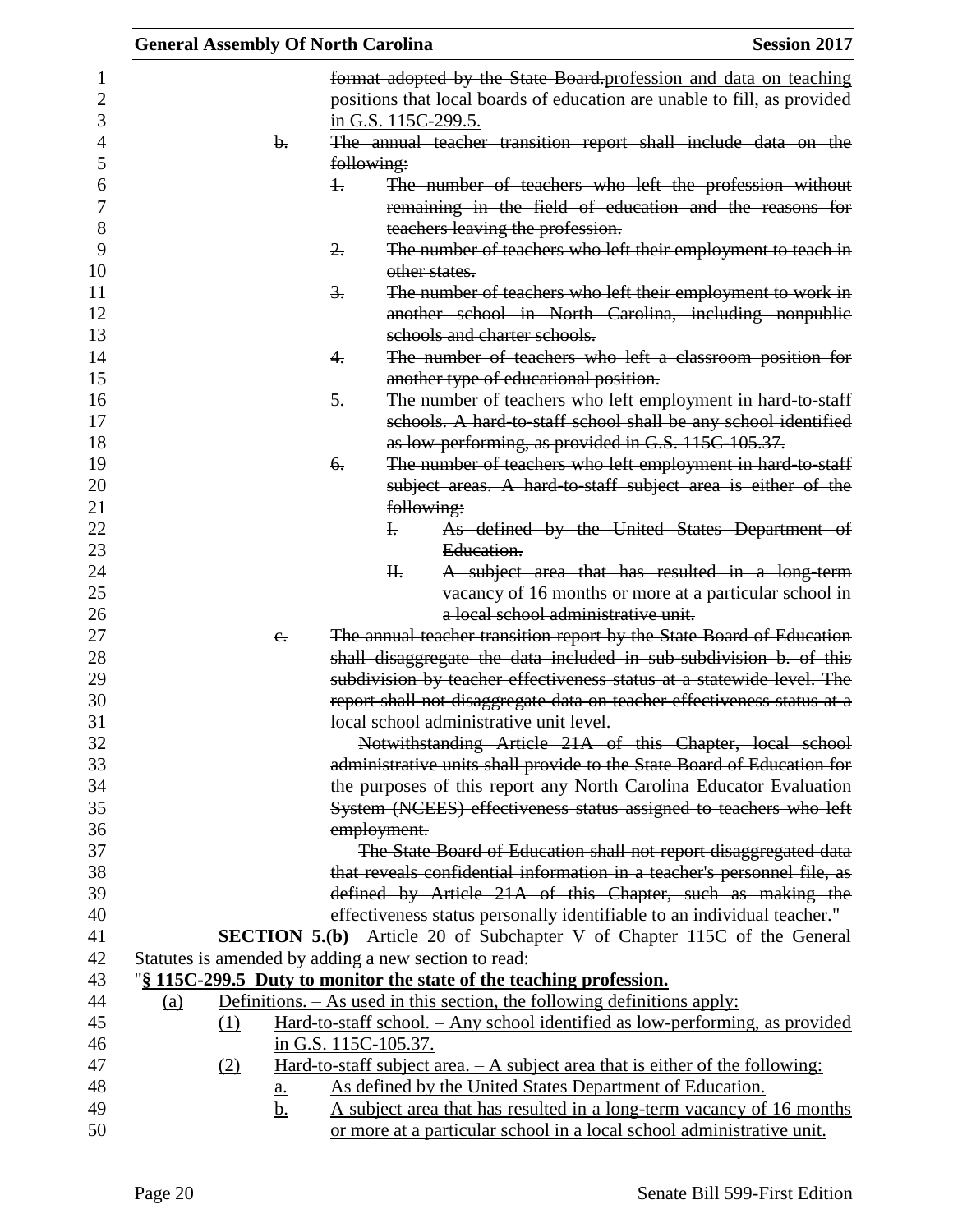|                  | <b>General Assembly Of North Carolina</b><br><b>Session 2017</b>                                                                                                                             |
|------------------|----------------------------------------------------------------------------------------------------------------------------------------------------------------------------------------------|
| $\mathbf{1}$     | State of the Teaching Profession Report. – The State Board of Education shall<br>(b)                                                                                                         |
| $\boldsymbol{2}$ | monitor and compile an annual report by December 15 annually on the state of the teaching                                                                                                    |
| 3                | profession in North Carolina that includes data on the decisions of teachers to leave the                                                                                                    |
| $\overline{4}$   | teaching profession and vacancies in teaching positions as provided in subsections (c) and (e)                                                                                               |
| 5                | of this section. The State Board shall adopt standard procedures for each local board of                                                                                                     |
| $\boldsymbol{6}$ | education to use in requesting information required by this report and shall require each local                                                                                              |
| $\boldsymbol{7}$ | board of education to report the information to the State Board in a standard format adopted by                                                                                              |
| $\,8\,$          | the State Board.                                                                                                                                                                             |
| 9                | Teachers Leaving the Profession. – The report shall include the following data on<br>(c)                                                                                                     |
| 10               | the decisions of teachers to leave the teaching profession in the prior school year:                                                                                                         |
| 11               | The number of teachers who left the profession without remaining in the<br>(1)                                                                                                               |
| 12               | field of education and the reasons for teachers leaving the profession.                                                                                                                      |
| 13               | The number of teachers who left their employment to teach in other states.<br>(2)                                                                                                            |
| 14               | (3)<br>The number of teachers who left their employment to work in another school                                                                                                            |
| 15               | in North Carolina, including nonpublic schools and charter schools.                                                                                                                          |
| 16               | The number of teachers who left a classroom position for another type of<br>(4)                                                                                                              |
| 17               | educational position.                                                                                                                                                                        |
| 18               | The number of teachers who left employment in hard-to-staff schools.<br>(5)                                                                                                                  |
| 19               | The number of teachers who left employment in hard-to-staff subject areas.<br>(6)                                                                                                            |
| 20               | The annual teacher transition report by the State Board of Education shall<br>(d)                                                                                                            |
| 21               | disaggregate the data included in subsection (c) of this section by teacher effectiveness status at                                                                                          |
| 22<br>23         | a statewide level. The report shall not disaggregate data on teacher effectiveness status at a<br>local school administrative unit level. Notwithstanding Article 21A of this Chapter, local |
| 24               | school administrative units shall provide to the State Board of Education for the purposes of                                                                                                |
| 25               | this report any North Carolina Educator Evaluation System (NCEES) effectiveness status                                                                                                       |
| 26               | assigned to teachers who left employment. The State Board of Education shall not report                                                                                                      |
| 27               | disaggregated data that reveals confidential information in a teacher's personnel file, as defined                                                                                           |
| 28               | by Article 21A of this Chapter, such as making the effectiveness status personally identifiable                                                                                              |
| 29               | to an individual teacher.                                                                                                                                                                    |
| 30               | Teacher Vacancies. – The report shall include data on teaching positions that local<br>(e)                                                                                                   |
| 31               | boards of education are unable to fill with a teacher licensed in that subject area by the fortieth                                                                                          |
| 32               | school instructional day of the local school administrative unit's calendar. The report shall                                                                                                |
| 33               | aggregate all data to provide both statewide information and information specific to each local                                                                                              |
| 34               | school administrative units, including the following:                                                                                                                                        |
| 35               | The number of teacher vacancies by subject area.<br>(1)                                                                                                                                      |
| 36               | The number of teacher vacancies by school, with identification of<br>(2)                                                                                                                     |
| 37               | hard-to-staff schools."                                                                                                                                                                      |
| 38               | <b>SECTION 5.(c)</b> The State Board of Education shall complete the first annual report on                                                                                                  |
| 39               | the state of the teaching profession, including information on vacancies in the teaching                                                                                                     |
| 40               | profession, no later than December 15, 2017.                                                                                                                                                 |
| 41               |                                                                                                                                                                                              |
| 42<br>43         | PART VI. EFFECTIVE DATE<br><b>SECTION 6.(a)</b> This act is effective when it becomes law and applies beginning                                                                              |
| 44               | with the 2017-2018 school year.                                                                                                                                                              |
| 45               | <b>SECTION 6.(b)</b> Any rules required by this act shall be adopted by February 1,                                                                                                          |
| 46               | 2018.                                                                                                                                                                                        |
| 47               | <b>SECTION 6.(c)</b> The State Board shall accept applications from EPPs for initial                                                                                                         |
| 48               | approval no later than March 1, 2018, for EPPs applying to accept students in the 2018-2019                                                                                                  |
| 49               | school year.                                                                                                                                                                                 |